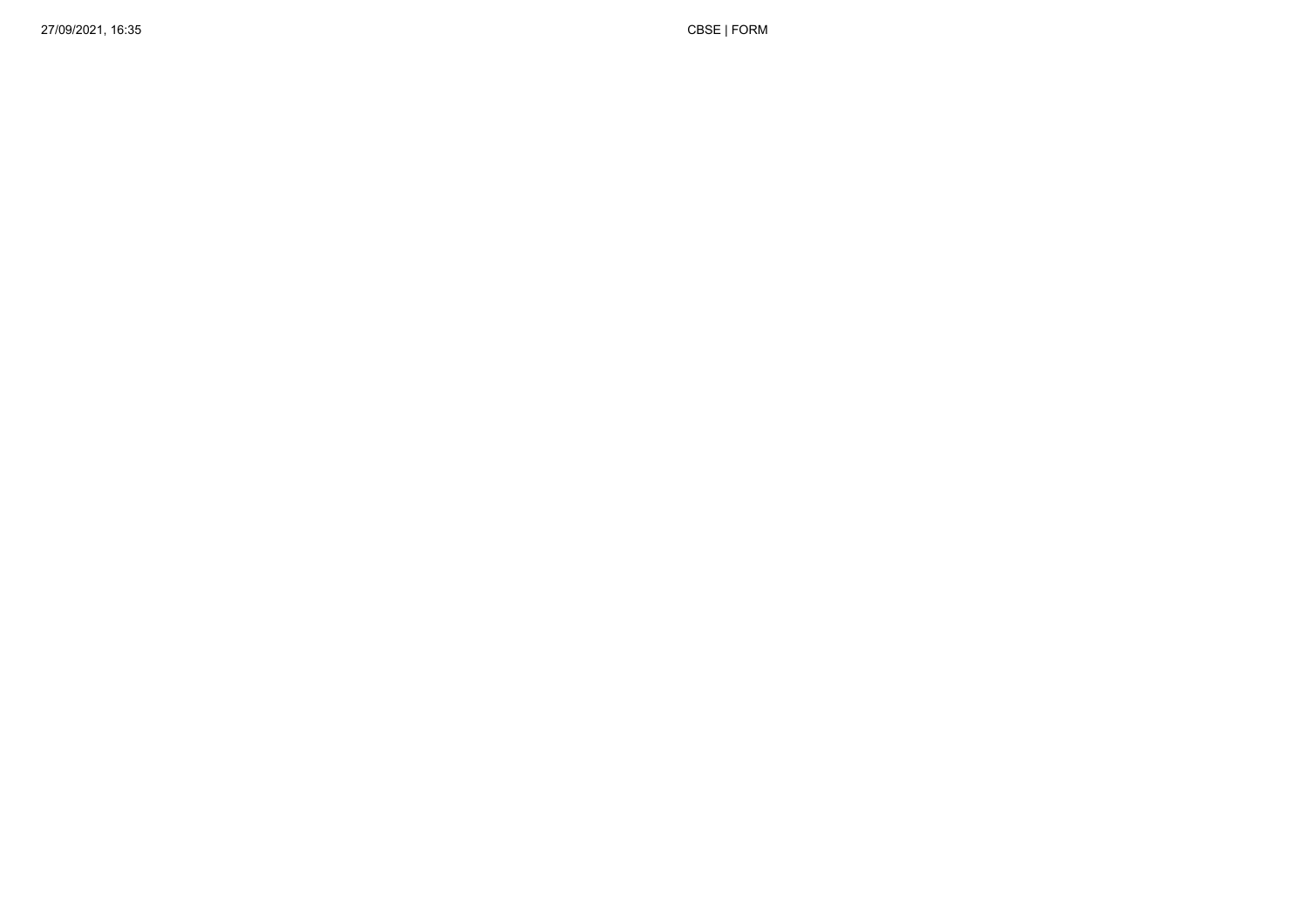| 61333--P S P A VIDYA MANDIR BULANDSHAHAR UP<br><b>FACULTY DETAILS</b>                                                                                                                                     |                |                                                                               |            |
|-----------------------------------------------------------------------------------------------------------------------------------------------------------------------------------------------------------|----------------|-------------------------------------------------------------------------------|------------|
|                                                                                                                                                                                                           |                | Dated: 27/09/2021                                                             |            |
| <b>TOTAL NUMBER OF TEACHERS (ALL CLASSES)</b>                                                                                                                                                             | 27             | <b>NUMBER OF PGTS</b>                                                         | 05         |
| <b>NUMBER OF TGTS</b>                                                                                                                                                                                     | 10             | <b>NUMBER OF PRTS</b>                                                         |            |
| <b>NUMBER OF PETS</b>                                                                                                                                                                                     | $\overline{2}$ | <b>OTHER NON-TEACHING STAFF</b>                                               | 8          |
| NUMBER OF MANDATORY TRAINING QUALIFIED TEACHERS                                                                                                                                                           | 4              | <b>NUMBER OF TRAININGS</b><br>ATTENDED BY FACULTY SINCE<br><b>LAST YEAR</b>   |            |
| WHETHER SPECIAL EDUCATOR APPOINTED?                                                                                                                                                                       | <b>YES</b>     | <b>WHETHER COUNSELLOR AND</b><br><b>WELLNESS TEACHER</b><br><b>APPOINTED?</b> | <b>YES</b> |
| HAS MANDATORY TRAINING OF TEACHERS AS PER THE TRAINING POLICY (SECTION-16 OF AFFILIATION BYE-LAWS)<br>(http://cbseaff.nic.in/cbse_aff/attachment/onlineservices/affiliation-Bye-Laws.pdf) BEEN COMPLETED? | <b>YES</b>     | <b>NUMBER OF NTTS</b>                                                         | 3          |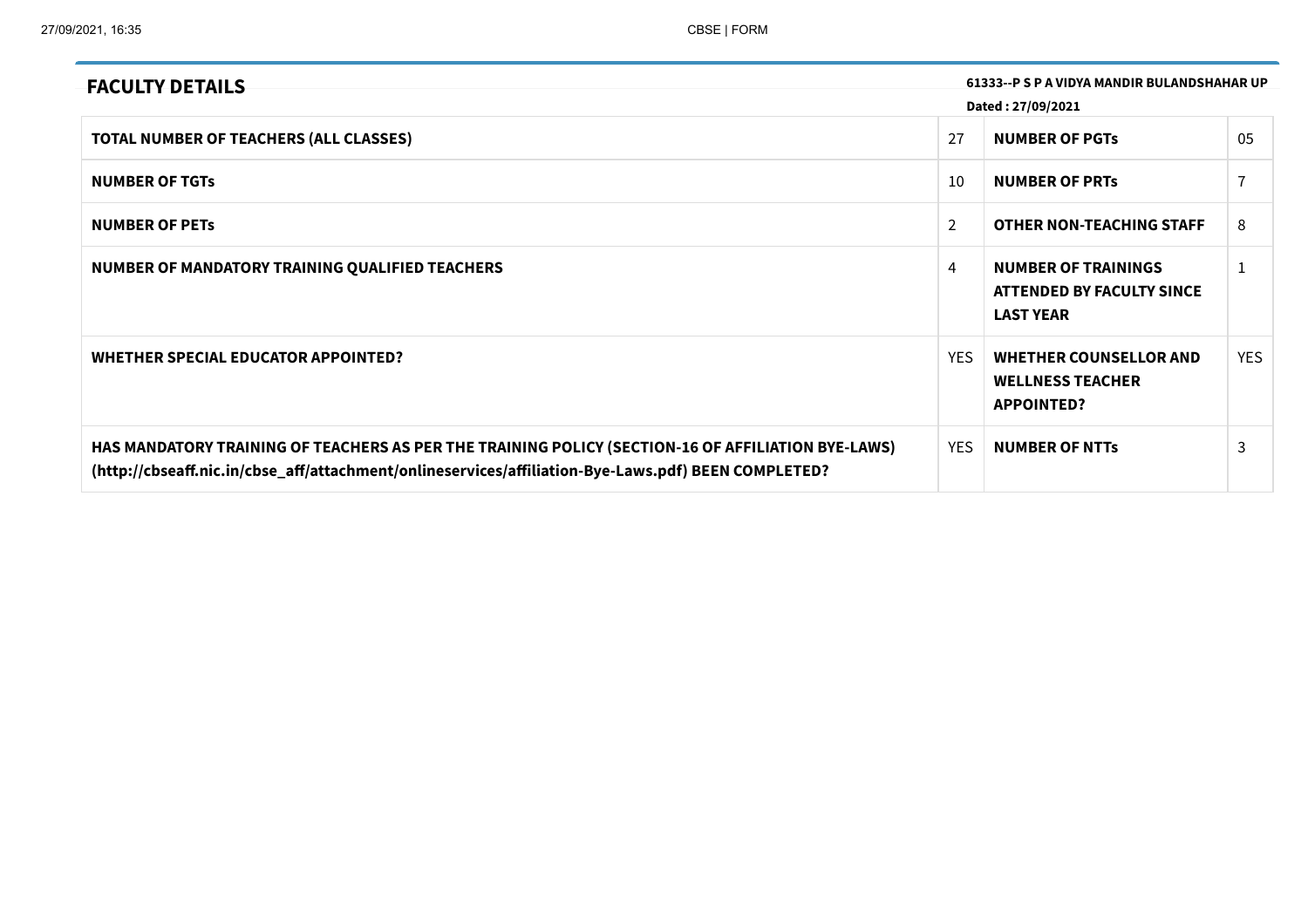**STUDENT DETAILS 61333--P <sup>S</sup> <sup>P</sup> <sup>A</sup> VIDYA MANDIR BULANDSHAHAR UP**

**Dated : 21/09/2021**

| <b>CLASS</b>   | <b>TOTAL NUMBER OF SECTIONS</b> | <b>TOTAL PER CLASS INTAKE</b> | TOTAL NUMBER OF STUDENTS |
|----------------|---------------------------------|-------------------------------|--------------------------|
| $\mathbf{1}$   | $\mathbf{1}$                    | 39                            | 39                       |
| $\overline{2}$ | $\mathbf{1}$                    | 40                            | 40                       |
| $\mathbf{3}$   | $\mathbf{1}$                    | 38                            | 38                       |
| 4              | $\mathbf{1}$                    | 38                            | 38                       |
| 5              | $\mathbf{1}$                    | 33                            | 33                       |
| 6              | $\mathbf{1}$                    | 40                            | 40                       |
| $\mathbf{7}$   | $\mathbf{1}$                    | 38                            | 38                       |
| 8              | $\mathbf{1}$                    | 37                            | 37                       |
| 9              | $\overline{2}$                  | 55                            | 55                       |
| 10             | $\mathbf{1}$                    | 33                            | 33                       |
| 11             | $\overline{2}$                  | 40                            | 40                       |
| 12             | $\boldsymbol{0}$                | $\mathbf 0$                   | $\mathbf 0$              |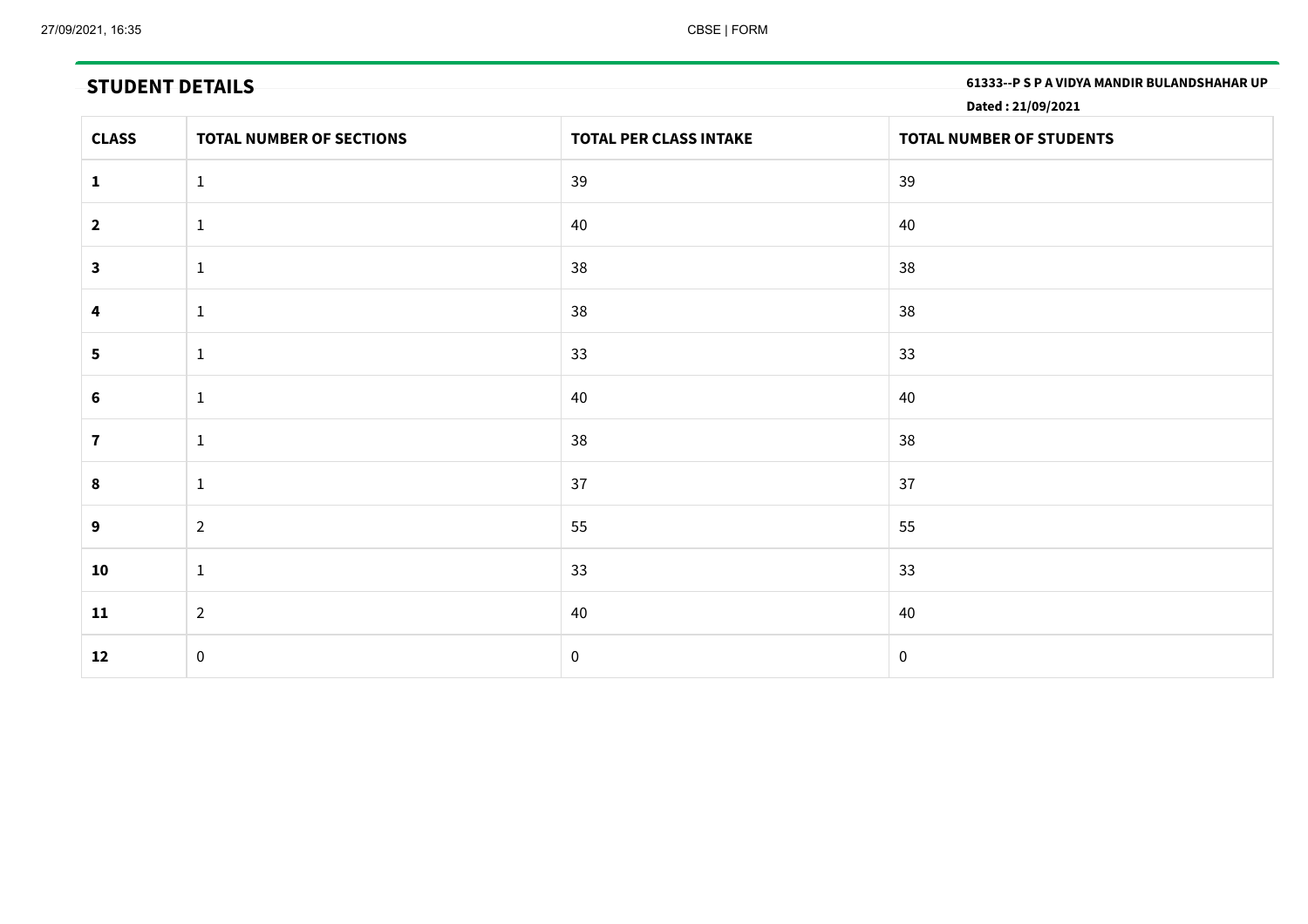**ACADEMIC DETAILS 61333--P <sup>S</sup> <sup>P</sup> <sup>A</sup> VIDYA MANDIR BULANDSHAHAR UP**

**Dated : 27/09/2021**

| <b>SUBJECTS OFFERED FOR CLASS 10</b> | <b>SUBJECTS OFFERED FOR CLASS 12</b> |
|--------------------------------------|--------------------------------------|
| 087---SOCIAL SCIENCE                 | 044---BIOLOGY                        |
| 085---HINDI COURSE-B                 | 043---CHEMISTRY                      |
| 086---SCIENCE                        | 030---ECONOMICS                      |
| 184---ENGLISH LANG & LIT.            | 301---ENGLISH CORE                   |
| 241---MATHEMATICS BASIC              | 029---GEOGRAPHY                      |
| 041---MATHEMATICS                    | 302---HINDI CORE                     |
| 165---COMPUTER APPLICATIONS          | 027---HISTORY                        |
|                                      | 065---INFORMATICS PRAC. (NEW)        |
|                                      | 041---MATHEMATICS                    |
|                                      | 048---PHYSICAL EDUCATION             |
|                                      | 042---PHYSICS                        |
|                                      | 028---POLITICAL SCIENCE              |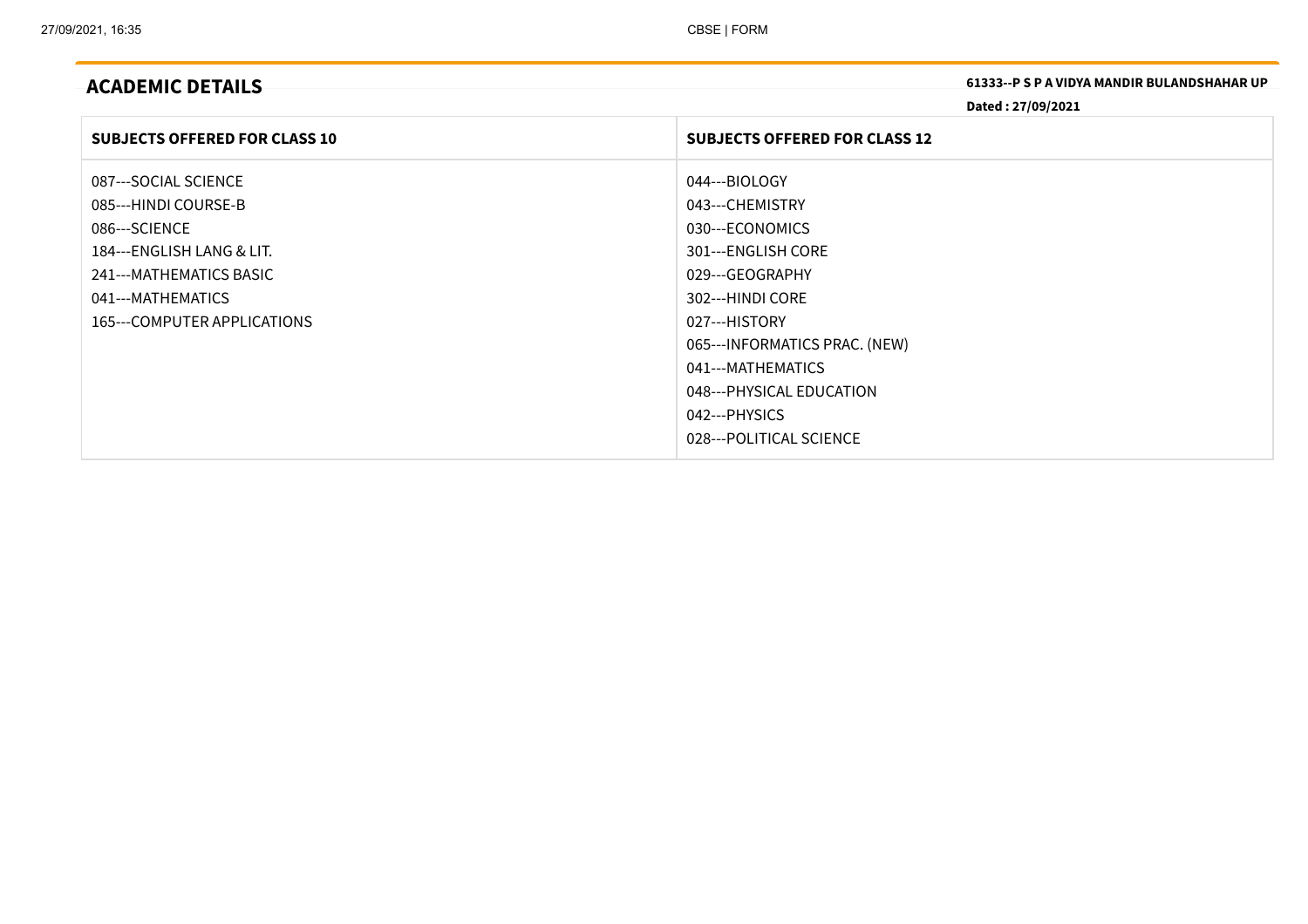| 61333--P S P A VIDYA MANDIR BULANDSHAHAR UP<br><b>INFRASTRUCTURE DETAILS</b> |              |                                                                  |                |  |  |
|------------------------------------------------------------------------------|--------------|------------------------------------------------------------------|----------------|--|--|
| Dated: 27/09/2021                                                            |              |                                                                  |                |  |  |
| <b>TOTAL NUMBER OF SITES OF SCHOOL</b>                                       | $\mathbf{1}$ | <b>TOTAL NUMBER OF BUILDING</b><br><b>BLOCKS</b>                 | $\mathbf{1}$   |  |  |
| TOTAL AREA OF SCHOOL IN SQUARE METRES                                        | 6398         | <b>TOTAL NUMBER OF</b><br><b>PLAYGROUNDS</b>                     | $\overline{2}$ |  |  |
| TOTAL AREA OF PLAYGROUND IN SQUARE METRES                                    | 3000         | <b>TOTAL NUMBER OF ROOMS</b>                                     | 46             |  |  |
| TOTAL NUMBER OF SMALL-SIZED ROOMS                                            | 8            | <b>TOTAL NUMBER OF MEDIUM-</b><br><b>SIZED ROOMS</b>             | 3              |  |  |
| TOTAL NUMBER OF LARGE-SIZED ROOMS                                            | 35           | <b>TOTAL NUMBER OF MALE REST</b><br><b>ROOM</b>                  | $\mathbf{1}$   |  |  |
| <b>TOTAL NUMBER OF FEMALE REST ROOM</b>                                      | $\mathbf{1}$ | <b>NUMBER OF GIRLS TOILET</b>                                    | 11             |  |  |
| <b>NUMBER OF BOYS TOILET</b>                                                 | 11           | <b>NUMBER OF TOILETS FOR</b><br>DIFFERENTLY ABLED PERSONS        | $\overline{2}$ |  |  |
| NUMBER OF WASHROOMS FOR FEMALE STAFF                                         | 3            | <b>NUMBER OF WASHROOMS FOR</b><br><b>MALE STAFF</b>              | $\overline{4}$ |  |  |
| <b>TOTAL NUMBER OF LIBRARIES</b>                                             | $\mathbf{1}$ | <b>NUMBER OF LABORATORIES</b>                                    | $\mathbf{1}$   |  |  |
| <b>TOTAL NUMBER OF STUDENT CANTEENS</b>                                      | 0            | <b>TOTAL NUMBER OF STAFF</b><br><b>CANTEENS</b>                  | $\mathbf 0$    |  |  |
| <b>NUMBER OF WATER PURIFIERS/ROS</b>                                         | $\mathbf{1}$ | <b>NUMBER OF AUDITORIUMS</b>                                     | $\mathbf{1}$   |  |  |
| <b>NUMBER OF LIFTS/ELEVATORS</b>                                             | $\mathbf 0$  | <b>NUMBER OF DIGITAL</b><br><b>CLASSROOMS</b>                    | 6              |  |  |
| DOES THE SCHOOL HAVE HOSTEL FACILITY                                         | <b>NO</b>    | <b>DOES THE SCHOOL HAVE GUARDS</b><br><b>EMPLOYED FOR SAFETY</b> | <b>YES</b>     |  |  |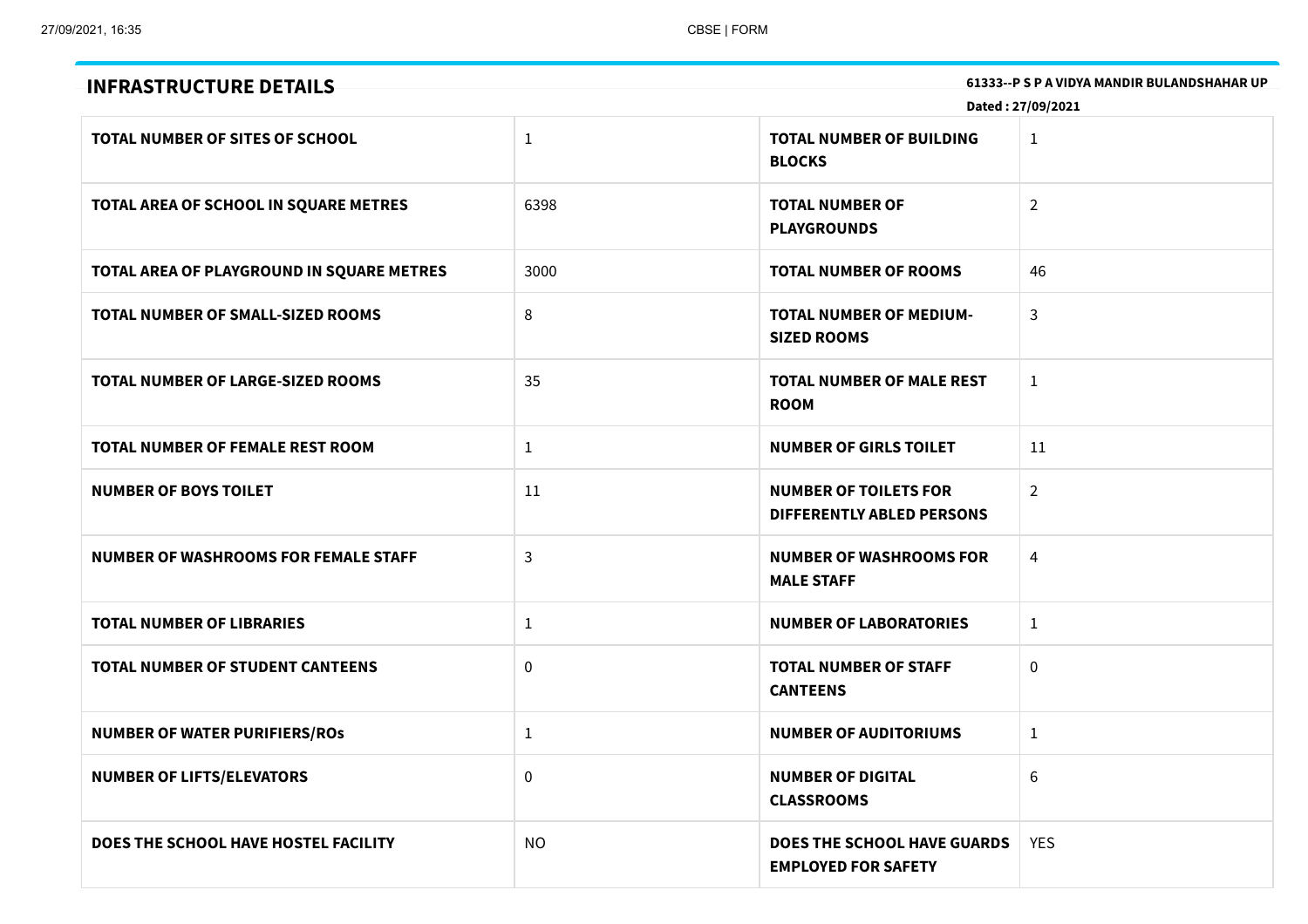| DOES THE SCHOOL HAVE FIRE EXTINGUISHERS          | <b>YES</b>                                                    | <b>DOES THE SCHOOL HAVE</b><br><b>SPRINKLERS</b>             | <b>NO</b>                                                      |
|--------------------------------------------------|---------------------------------------------------------------|--------------------------------------------------------------|----------------------------------------------------------------|
| DOES THE SCHOOL HAVE CCTV CAMERAS INSTALLED?     | <b>YES</b>                                                    | <b>IS THE SCHOOL EXAMINATION</b><br><b>CENTER OF CBSE?</b>   | <b>NO</b>                                                      |
| TOTAL NUMBER OF COMPUTERS IN ALL COMPUTER LAB    | 18                                                            | <b>DOES THE SCHOOL HAVE WEB</b><br><b>SERVERS</b>            | <b>NO</b>                                                      |
| DOES THE SCHOOL HAVE A BOUNDARY WALL?            | <b>YES</b>                                                    | IS YOUR SCHOOL BARRIER FREE/<br><b>HAS RAMPS?</b>            | <b>YES</b>                                                     |
| DOES THE SCHOOL HAVE CLINIC FACILITY?            | NO.                                                           | <b>DOES THE SCHOOL HAVE A</b><br><b>STRONG ROOM?</b>         | <b>YES</b>                                                     |
| DOES THE SCHOOL HAVE A GYMNASIUM?                | NO.                                                           | IS YOUR SCHOOL WI-FI ENABLED?                                | <b>YES</b>                                                     |
| <b>PROVISION OF WEB BASED LEARNING PROGRAMS?</b> | <b>YES</b>                                                    | DOES THE SCHOOL HAVE FIRE<br><b>ALARMS?</b>                  | <b>NO</b>                                                      |
| DOES THE SCHOOL HAVE SPORTS FACILITY?            | <b>YES</b>                                                    | <b>DOES THE SCHOOL HAVE INDOOR</b><br><b>GAMES FACILITY?</b> | <b>YES</b>                                                     |
| DOES THE SCHOOL HAVE A SWIMMING POOL?            | NO.                                                           | <b>DOES THE SCHOOL HAVE</b><br><b>DANCE/MUSIC FACILITY?</b>  | <b>YES</b>                                                     |
| <b>TOTAL NUMBER OF BUSES OWNED</b>               | $\overline{2}$                                                | <b>TOTAL NUMBER OF BUSES HIRED</b>                           | $\mathbf 0$                                                    |
| <b>TOTAL NUMBER OF VANS/MATADORS</b>             | 6                                                             | <b>TOTAL NUMBER OF DRIVERS</b>                               | 9                                                              |
| <b>NUMBER OF FEMALE ATTENDANTS FOR BUS DUTY</b>  | $\overline{2}$                                                | <b>NUMBER OF ACTIVITY ROOMS</b>                              | 1                                                              |
| <b>NAME OF TRANSPORT COORDINATOR</b>             | Narendra Kumar                                                | <b>TRANSPORT COORDINATOR</b><br><b>CONTACT</b>               | 8859453215                                                     |
| <b>BUILDING SAFETY CERTIFICATE</b>               | <b>VIEW (PdfHandler.aspx?</b><br>FileName=building/61333.PDF) | <b>TRANSPORT SAFETY CERTIFICATE</b>                          | <b>VIEW (PdfHandler.aspx?</b><br>FileName=transport/61333.PDF) |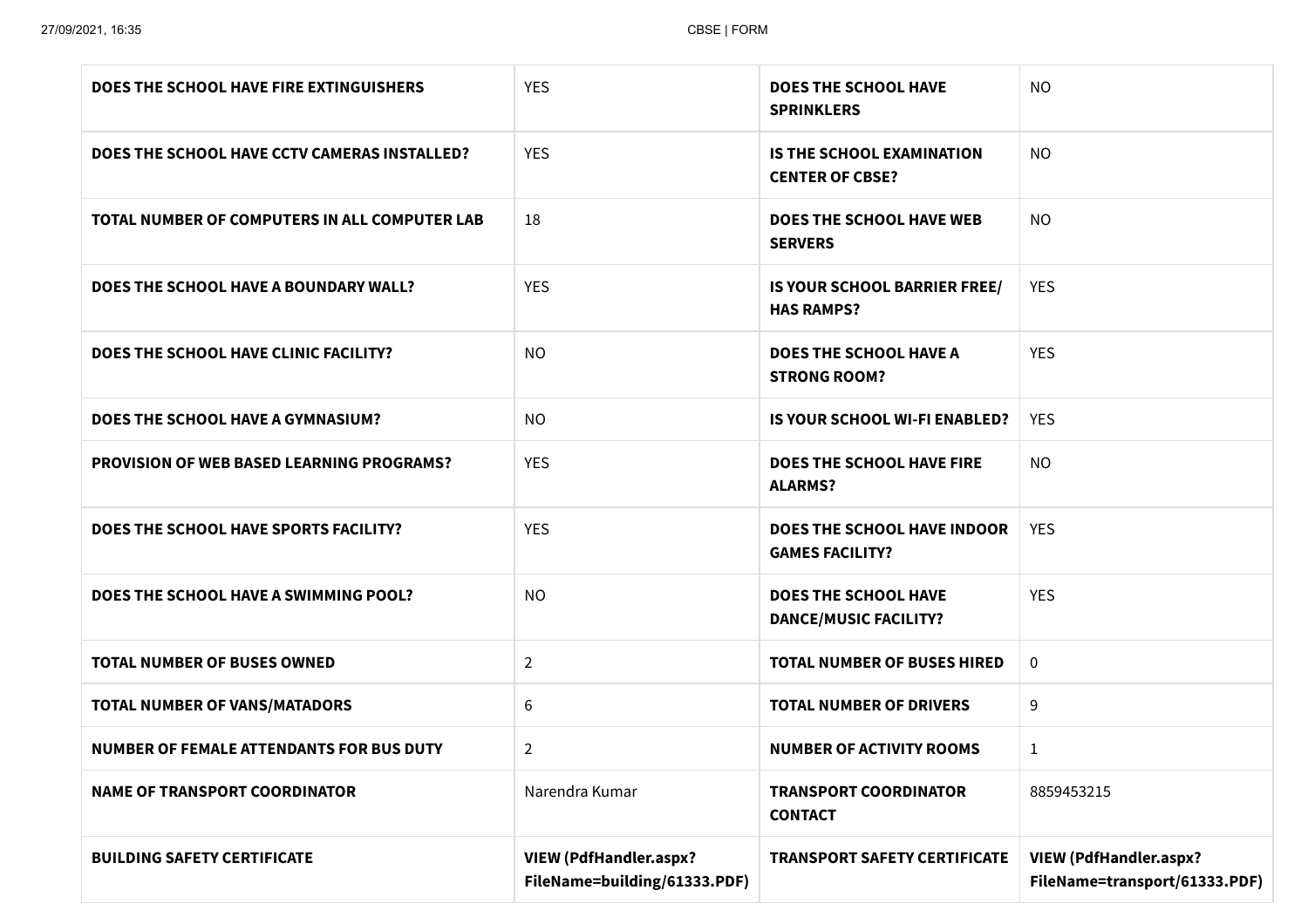| ARE THE HEALTH AND HYGIENE, TOILETS ON ALL FLOORS,<br>SEPARATE TOILETS FOR STAFF, RAMPS, SIGNBOARDS,<br>ETC. BEING MAINTAINED PROPERLY? | <b>YES</b>     | <b>IS THE SCHOOL</b><br><b>INFRASTRUCTURE BEING USED</b><br>FOR ANY COMMERCIAL ACTIVITY? | <b>NO</b>      |  |  |
|-----------------------------------------------------------------------------------------------------------------------------------------|----------------|------------------------------------------------------------------------------------------|----------------|--|--|
| <b>OTHER DETAILS</b>                                                                                                                    |                |                                                                                          |                |  |  |
| TOTAL BOOKS AVAILABLE IN THE SCHOOL LIBRARY                                                                                             | 3050           | PERIODICALS IN THE SCHOOL<br><b>LIBRARY</b>                                              | 8              |  |  |
| DAILIES IN THE SCHOOL LIBRARY                                                                                                           | 4              | <b>REFERENCE BOOKS IN THE</b><br><b>SCHOOL LIBRARY</b>                                   | 285            |  |  |
| <b>LIBRARY RESOURCES</b>                                                                                                                | $\overline{2}$ | <b>DOES IT HAVE LIBRARY</b><br><b>SOFTWARE</b>                                           | No             |  |  |
| LIBRARY SIZE (IN SQ. METERS)                                                                                                            | 112.6          | <b>COMPUTER LAB SIZE (IN SQ.</b><br><b>METERS</b> )                                      | 58.14          |  |  |
| <b>COMPOSITE SCIENCE LAB SIZE (IN SQ. METERS)</b>                                                                                       | 55.76          | <b>CHEMISTRY LAB SIZE (IN SQ.</b><br><b>METERS</b> )                                     | 66.9           |  |  |
| PHYSICS LAB SIZE (IN SQ. METERS)                                                                                                        | 66.9           | <b>HOW MANY ROOMS BETWEEN 400</b><br>to 500 SQ FT                                        | 8              |  |  |
| <b>DOES IT HAVE LIBRARY INTERNET</b>                                                                                                    | <b>YES</b>     | <b>TOTAL NUMBER OF LABORATORY</b>                                                        | $\overline{7}$ |  |  |
| <b>WHETHER SCHOOL HAS SINGLE CONTIGUOUS PLOT ?</b>                                                                                      | Yes            | <b>SCHOOL SITE (TEMPORARY /</b><br><b>PERMANENT)</b>                                     | PERMANENT      |  |  |
| DISTANCE BETWEEN TWO SITES OF THE SCHOOL                                                                                                | $\mathbf 0$    | PURPOSE FOR TWO SITES OF THE<br><b>SCHOOL</b>                                            | SINGLE         |  |  |
| <b>BIOLOGY LAB SIZE (IN SQ. METERS)</b>                                                                                                 | 66.9           | MATHEMATICS LAB SIZE (IN SQ.<br><b>METERS</b> )                                          | 55.76          |  |  |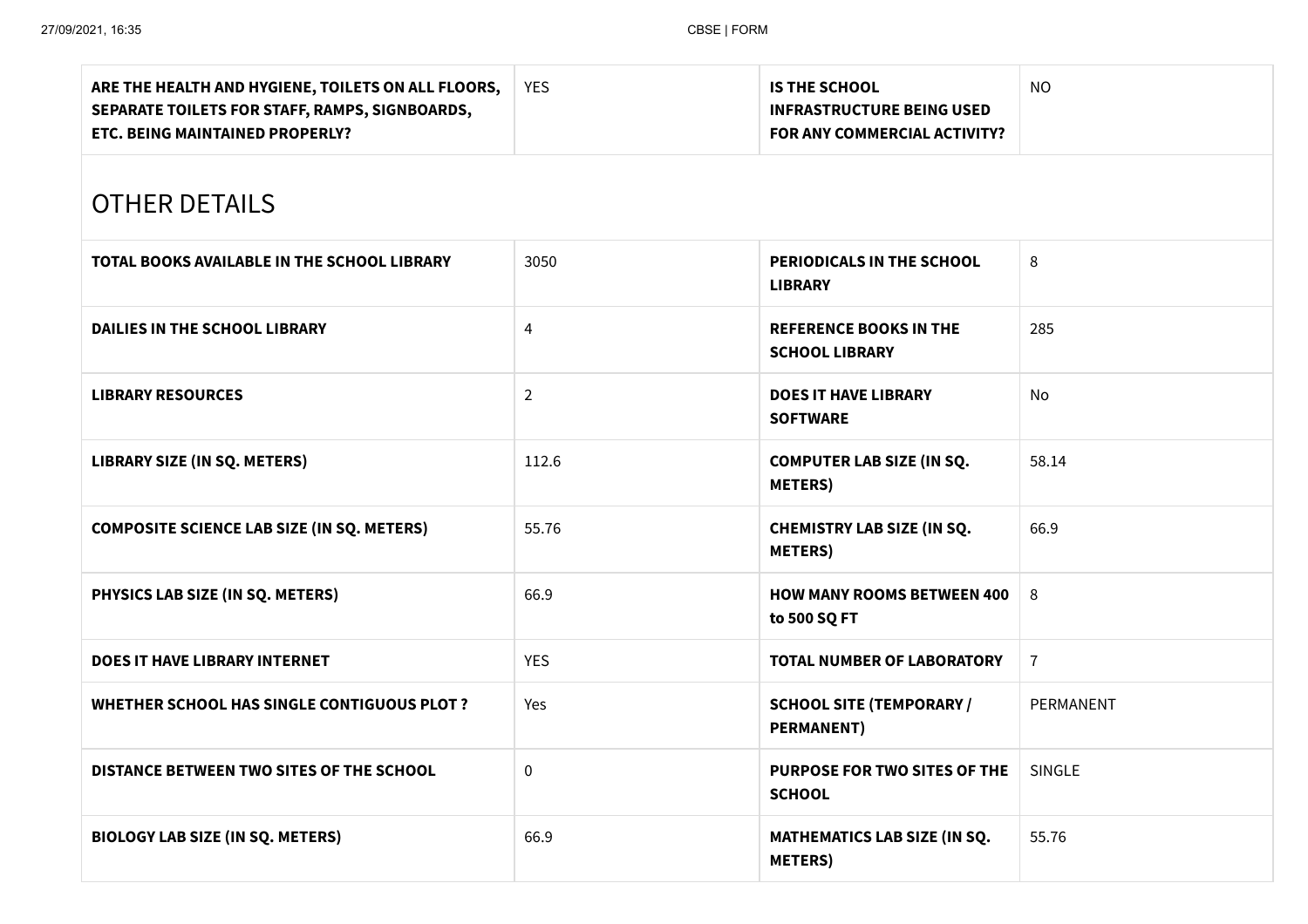| <b>CERTIFYING THAT NO OTHER INSTITUTION (APART FROM</b><br>SCHOOL) IS RUNNING IN THE CLAIMED LAND AREA | Yes | THE SCHOOL WILL NOT RUN ANY<br><b>BRANCH IN THE PREVIOUS PLOT</b><br><b>WITH SAME AFFILIATION NO</b> | Yes |
|--------------------------------------------------------------------------------------------------------|-----|------------------------------------------------------------------------------------------------------|-----|
| <b>HOW MANY ROOMS LESS THAN 400 SO FT</b>                                                              | 10  | <b>HOW MANY ROOMS GREATER</b><br><b>THAN 500 SQ FT</b>                                               | 28  |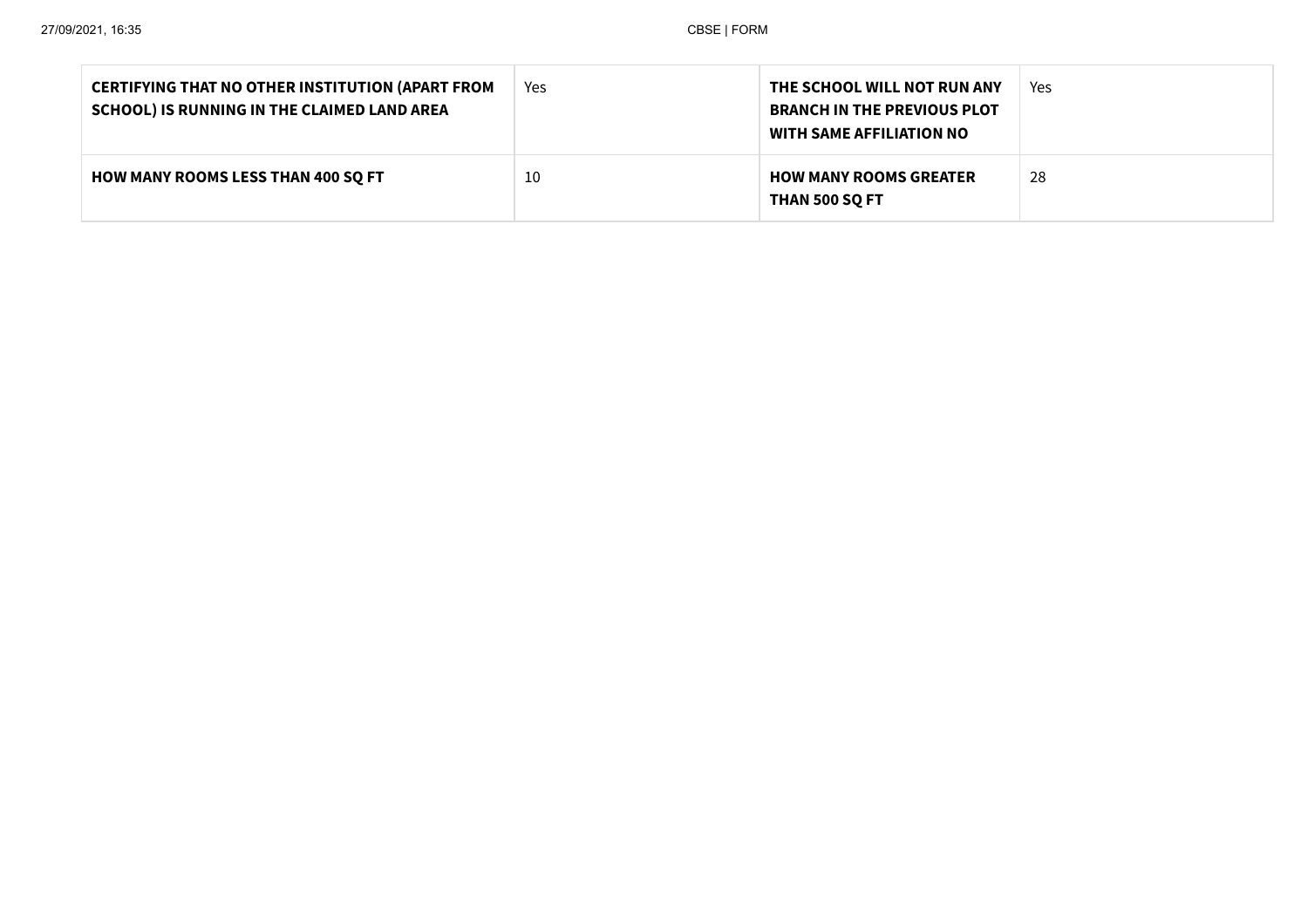**LOCATION DETAILS 61333--P <sup>S</sup> <sup>P</sup> <sup>A</sup> VIDYA MANDIR BULANDSHAHAR UP**

**Dated : 27/09/2021**

| <b>NEAREST NATIONALISED BANK</b> | Punjab National Bank | DISTANCE OF BANK FROM SCHOOL IN KM            | 1.5 |
|----------------------------------|----------------------|-----------------------------------------------|-----|
| <b>NEAREST BUS STATION</b>       | Anoopshahr           | DISTANCE OF BUS TERMINAL FROM SCHOOL IN KM    | 1.5 |
| <b>NEAREST RAILWAY STATION</b>   | Rajghat Narora       | DISTANCE OF RAILWAY STATION FROM SCHOOL IN KM | 17  |
| <b>NEAREST AIRPORT</b>           | Palam Airport, Delhi | DISTANCE OF AIRPORT FROM SCHOOL IN KM         | 135 |
| <b>NEAREST HOSPITAL</b>          | Anoopshahr           | DISTANCE OF HOSPITAL FROM SCHOOL IN KM        |     |
| <b>NEAREST POLICE STATION</b>    | Anoopshahr           | DISTANCE OF POLICE STATION FROM SCHOOL IN KM  | 1.5 |
| <b>NEAREST METRO STATION</b>     | Pari Chawk, NOIDA    | DISTANCE OF METRO FROM SCHOOL IN KM           | 80  |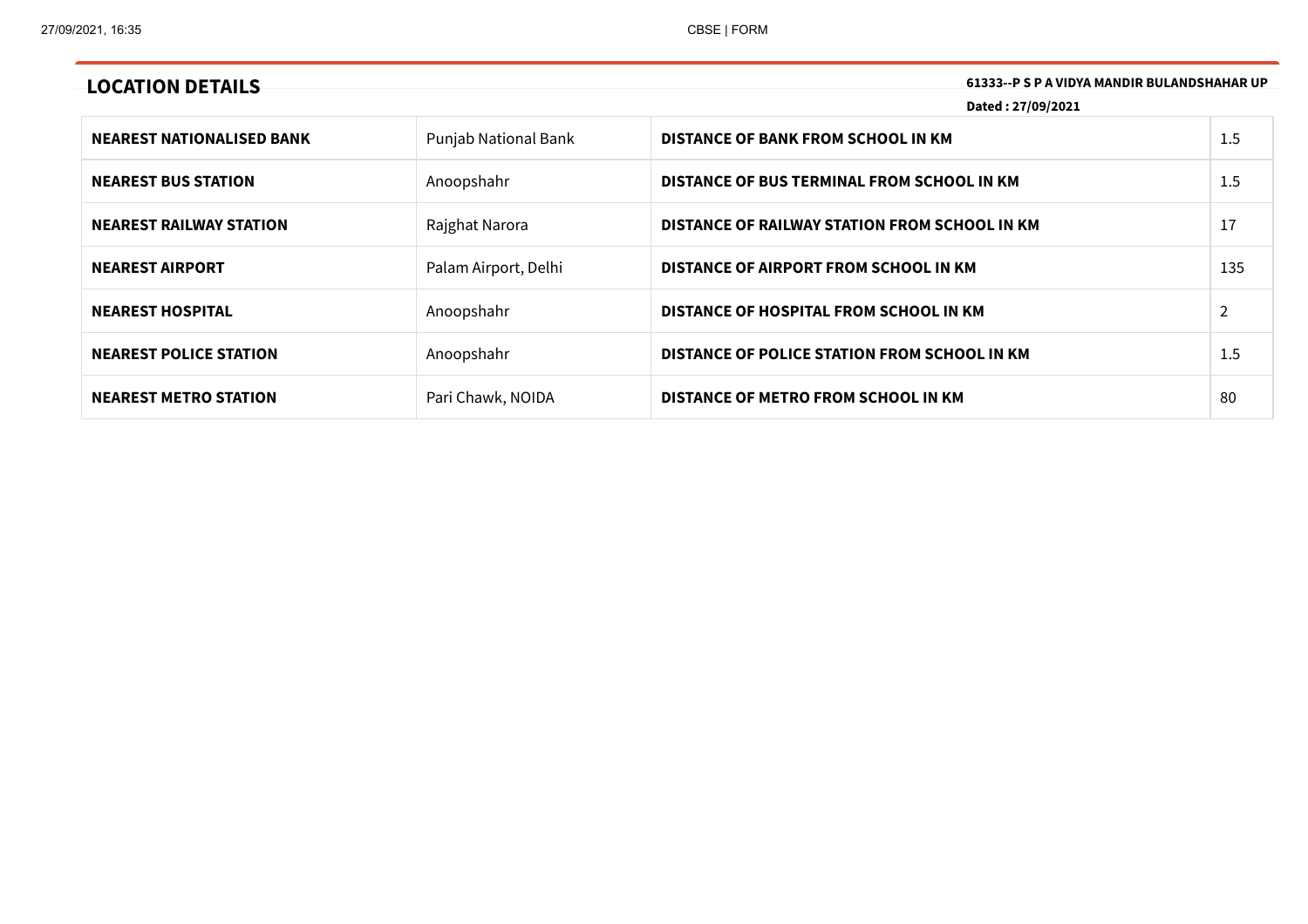| 61333--P S P A VIDYA MANDIR BULANDSHAHAR UP<br><b>CONTRIBUTION TOWARDS ENVIRONMENT PROTECTION</b><br>Dated: 27/09/2021                    |            |                                                                                                                                       |            |
|-------------------------------------------------------------------------------------------------------------------------------------------|------------|---------------------------------------------------------------------------------------------------------------------------------------|------------|
|                                                                                                                                           |            |                                                                                                                                       |            |
| WHETHER RAIN WATER HARVESTING HAS BEEN DONE IN THE CAMPUS?                                                                                | NO.        | WHETHER ROOF WATER HARVESTING IS BEING UNDERTAKEN BY<br><b>THE SCHOOL?</b>                                                            | NO.        |
| WHETHER HARVESTED WATER IS RECYCLED FOR GARDENING, ETC?                                                                                   | NO.        | WHETHER SCHOOL ENSURES MAINTENANCE OF ALL WATER<br><b>FAUCETS/PIPES ETC TO PREVENT ANY LEAKAGES?</b>                                  | <b>YES</b> |
| WHETHER SEGREGATION OF WASTE IS DONE AT SOURCE?                                                                                           | <b>YES</b> | WHETHER ORGANIC WASTE IS BEING RECYCLED?                                                                                              | <b>YES</b> |
| <b>WHETHER WASTE PAPER IS RECYCLED?</b>                                                                                                   | <b>YES</b> | WHETHER SCHOOL IS MAKING EFFORTS TO REDUCE USE OF<br><b>PAPER BY ADOPTING IT SOLUTIONS?</b>                                           | <b>YES</b> |
| WHETHER THERE IS PROPER DISPOSAL OF SOLID WASTE?                                                                                          | <b>YES</b> | WHETHER THERE IS A SYSTEM FOR DISPOSAL OF ELECTRONIC<br><b>WASTE?</b>                                                                 | NO.        |
| WHETHER SCHOOL IS USING ENERGY SAVING AND ENERGY EFFICIENT<br><b>ELECTRICAL EQUIPMENT?</b>                                                | <b>YES</b> | <b>WHETHER PLANTATION/GARDENING HAS BEEN DONE IN AND</b><br><b>AROUND CAMPUS?</b>                                                     | <b>YES</b> |
| WHETHER DRIP IRRIGATION IS THE ONLY MEANS OF WATERING THE<br><b>GARDEN?</b>                                                               | <b>NO</b>  | WHETHER SCHOOL IS USING SOLAR ENERGY?                                                                                                 | <b>YES</b> |
| WHETHER WASTE WATER FROM RO PLANT FOR DRINKING WATER IS<br><b>BEING HARVESTED/RECYCLED?</b>                                               | <b>YES</b> | WHETHER SCHOOL IS PROMOTING AWARENESS AMONGST<br><b>CHILDREN AND PARENTS ON ENVIRONMENTAL CONSERVATION</b><br><b>AND CLEANLINESS?</b> | <b>YES</b> |
| WHETHER CHILDREN ARE BEING TAUGHT HOW TO AUDIT THE USE OF<br>WATER AND WHETHER THEY ARE BEING ENCOURAGED TO TAKE IT UP AT<br><b>HOME?</b> | <b>YES</b> | WHETHER CHILDREN ARE TAKING UP WATER AUDITING AT<br><b>SCHOOL?</b>                                                                    | <b>YES</b> |
| WHETHER ENVIRONMENTAL LITERACY IS PROMOTED THROUGH<br><b>INTEGRATION IN ACADEMICS?</b>                                                    | <b>YES</b> | WHETHER TREES HAVE BEEN PLANTED BY STUDENTS, IN SCHOOL<br>AT HOME/IN NEIGHBOURHOOD IN THE CURRENT ACADEMIC<br><b>YEAR?</b>            | <b>YES</b> |
| WHETHER CONSERVATION OF ENVIRONMENT IS PROMOTED?                                                                                          | <b>YES</b> | <b>TOTAL TREES PLANTED? (BY STUDENTS AND TEACHERS)</b>                                                                                | 100        |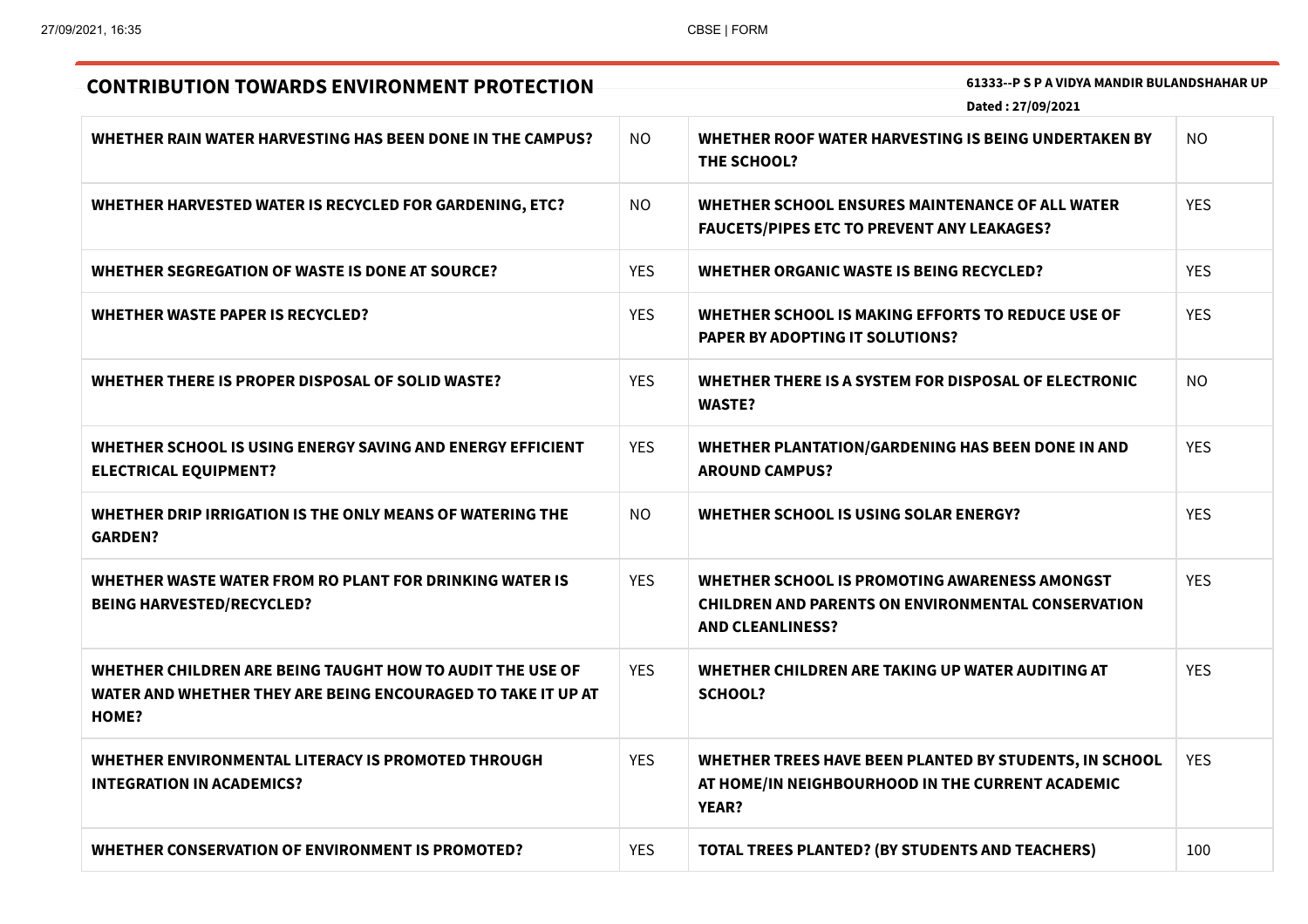| TOTAL AMOUNT OF WATER CONSERVED (IN LITRES)? (BY STUDENTS AND | 200000 | <b>TARGET DATE FOR STOPPING USE OF POLYTHENE</b> | 01/25/2021 |
|---------------------------------------------------------------|--------|--------------------------------------------------|------------|
| <b>TEACHERS)</b>                                              |        |                                                  |            |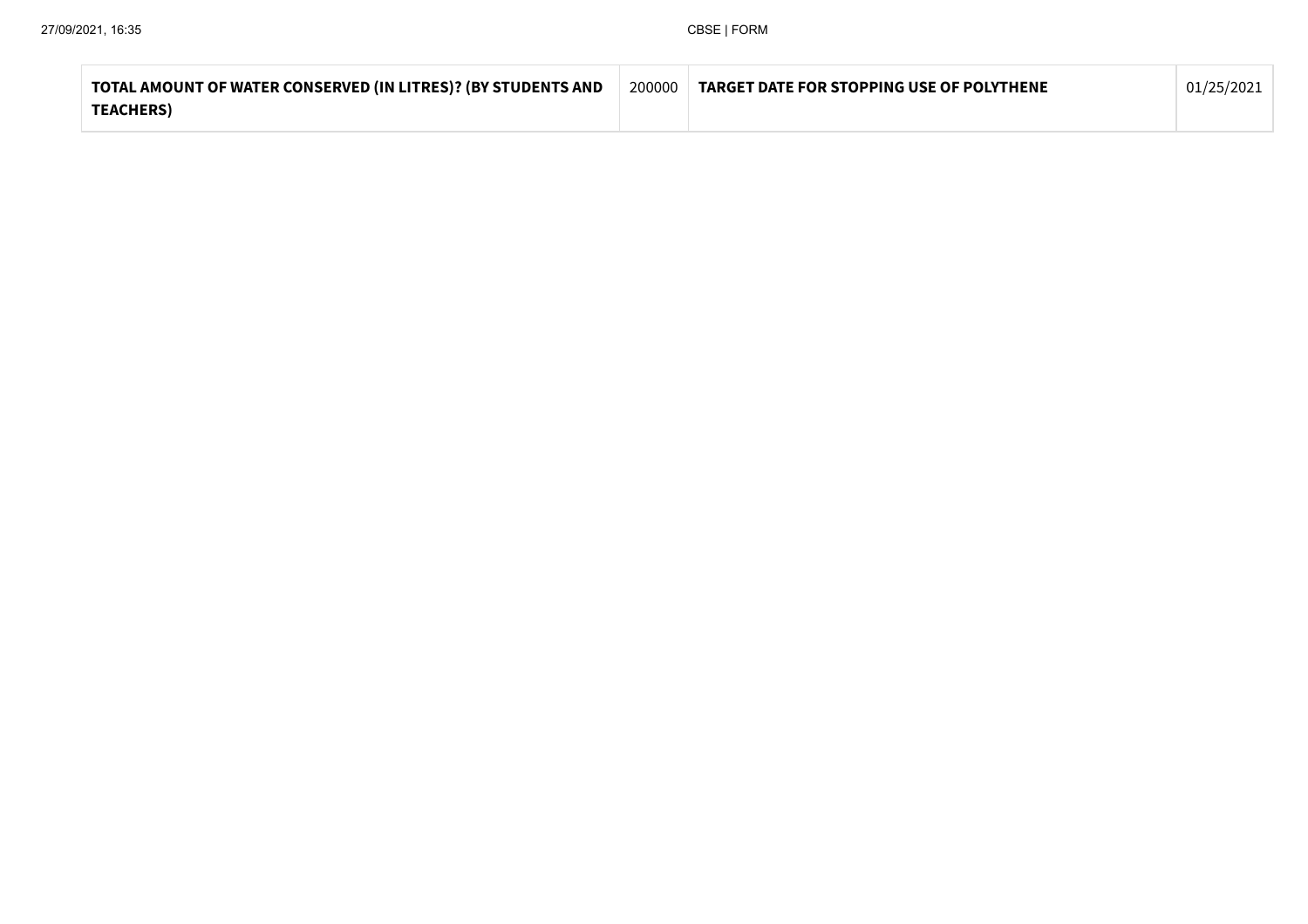| <b>CHAIRMAN/PRESIDENT'S CORRESPONDENT DETAIL AND SMC</b>                                                      |                   | 61333--P S P A VIDYA MANDIR BULANDSHAHAR UP<br>Dated: 27/09/2021          |                                                                           |
|---------------------------------------------------------------------------------------------------------------|-------------------|---------------------------------------------------------------------------|---------------------------------------------------------------------------|
| <b>CHAIRMAN/PRESIDENT'S/</b><br><b>CORRESPONDENT NAME</b>                                                     | VINAY KUMAR GUPTA | <b>CHAIRMAN/PRESIDENT'S/</b><br><b>CORRESPONDENT</b><br><b>ADDRESS</b>    | H.NO. 116/A, BLOCK-H, DHARAM PURA COLONEY,<br>NAJAFGARH, NEW DELHI-110043 |
| <b>CHAIRMAN/PRESIDENT'S/</b><br><b>CORRESPONDENT PHONE (OFFICE)</b>                                           | 8859453215        | <b>CHAIRMAN/PRESIDENT'S/</b><br><b>CORRESPONDENT PHONE</b><br>(RESIDENCE) | 8700798460                                                                |
| <b>SECRETARY NAME</b>                                                                                         | PRAMOD BALA       | <b>TOTAL MEMBERS</b>                                                      | 19                                                                        |
| WHETHER THE SCHOOL MANAGING COMMITTEE HAS BEEN CONSTITUTED AS PER<br>OF REQUIREMENTS OF AFFILIATION BYE-LAWS? |                   | Yes                                                                       |                                                                           |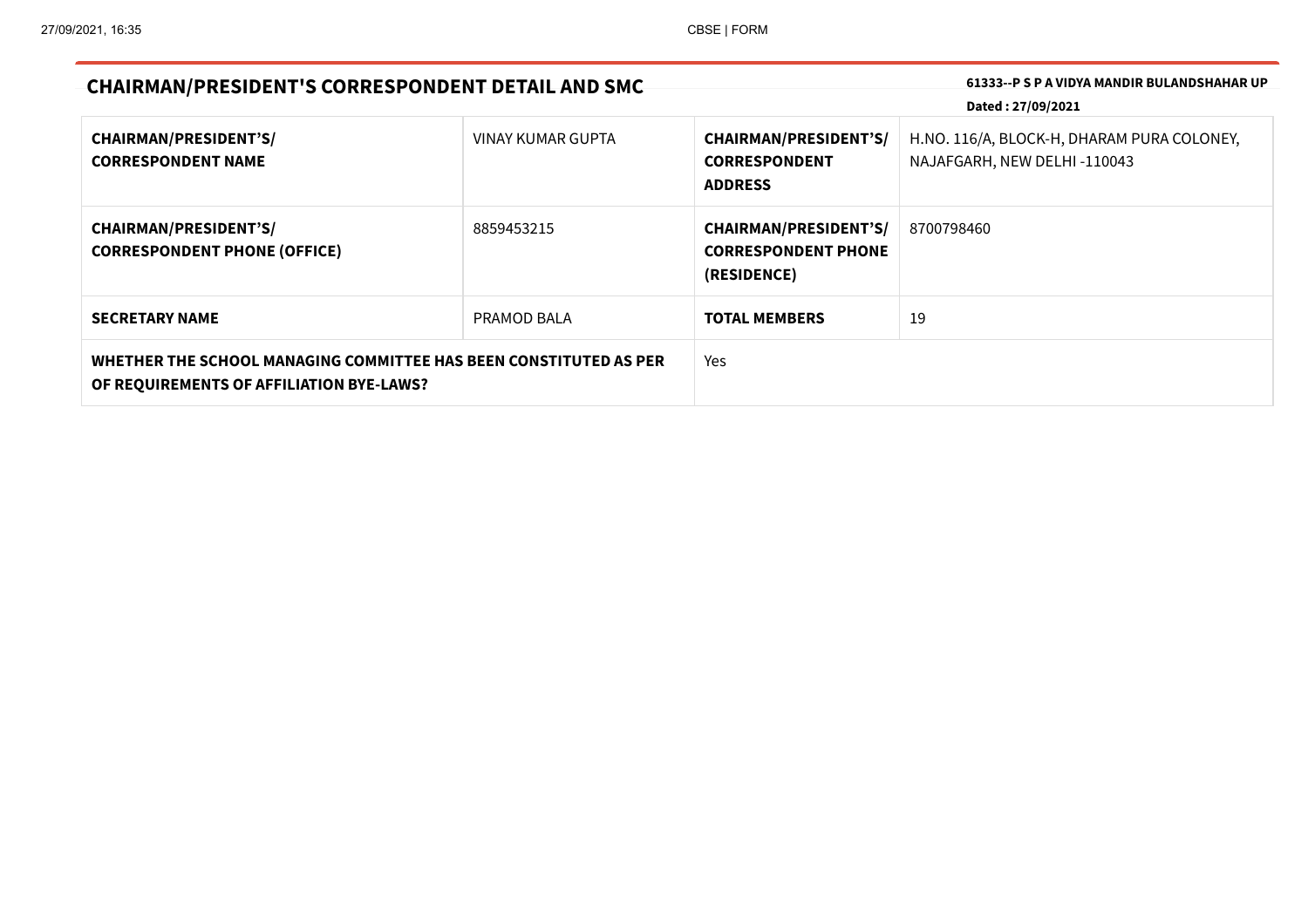# **SCHOOL WEBSITE INFORMATION 61333--P** SPA VIDYA MANDIR BULANDSHAHAR UP

**Dated : 27/09/2021**

| URL OF SCHOOL WEBSITE                                                                                                                                                                                                                               | www.pspavidyamandir.com | <b>DETAILS OF CURRICULUM</b>                                                                                  | Yes |
|-----------------------------------------------------------------------------------------------------------------------------------------------------------------------------------------------------------------------------------------------------|-------------------------|---------------------------------------------------------------------------------------------------------------|-----|
| <b>SCHOOL MANAGING COMMITTEE INFORMATION</b>                                                                                                                                                                                                        | Yes                     | <b>TRANSFER CERTIFICATE SAMPLE</b>                                                                            | Yes |
| <b>NORMS FOLLOWED FOR FIXING FEE</b>                                                                                                                                                                                                                | Yes                     | <b>SELF AFFIDAVIT OF SCHOOL</b>                                                                               | Yes |
| <b>AFFILIATION STATUS (MIDDLE/SECONDARY/SENIOR</b><br><b>SECONDARY)</b>                                                                                                                                                                             | <b>Yes</b>              | <b>DETAILS OF INFRASTRUCTURE</b>                                                                              | Yes |
| DETAILS OF TEACHERS INCLUDING QUALIFICATIONS                                                                                                                                                                                                        | Yes                     | <b>DETAILS OF TEACHERS TRAINING</b>                                                                           | Yes |
| THE NUMBER OF STUDENTS CLASS WISE                                                                                                                                                                                                                   | Yes                     | LIST OF BOOKS PRESCRIBED IN VARIOUS CLASSES                                                                   | Yes |
| <b>ANNUAL REPORT</b>                                                                                                                                                                                                                                | Yes                     | <b>SCHOOL CIRCULARS</b>                                                                                       | Yes |
| POSTAL ADDRESS AND E-MAIL, TELEPHONE NOS. OF<br><b>SCHOOL AND AUTHORITIES</b>                                                                                                                                                                       | Yes                     | AS PER THE SECTION (2.4.9) OF AFFILIATION BYE-LAWS, INFORMATION<br>WITH REGARD TO FEES CHARGED FOR EACH CLASS | Yes |
| <b>PERIOD OF AFFILIATION</b>                                                                                                                                                                                                                        | Yes                     | ACADEMIC CALENDAR OF THE SCHOOL                                                                               | Yes |
| AS PER THE SECTION (2.4.7 (B)) OF AFFILIATION BYE-LAWS, WRITTEN DECLARATION DULY SIGNED BY THE MANAGER AND THE PRINCIPAL TO THE EFFECT THAT<br>THEY HAVE GONE THROUGH THE CONTENTS OF THE BOOKS PRESCRIBED BY THE SCHOOL AND OWN THE RESPONSIBILITY |                         |                                                                                                               |     |
| ACADEMIC ACHIEVEMENTS; WRITE UP ON ALL EFFORTS MADE IN THE FIELD OF ENVIRONMENT EDUCATION, SPORTS ACHIEVEMENTS, INNOVATIONS, OVERALL                                                                                                                |                         |                                                                                                               |     |

**RESULTS, PTA ACTIVITIES, IMPORTANT SMC DECISIONS BEEN ADDED IN ANNUAL REPORT OF THE SCHOOL**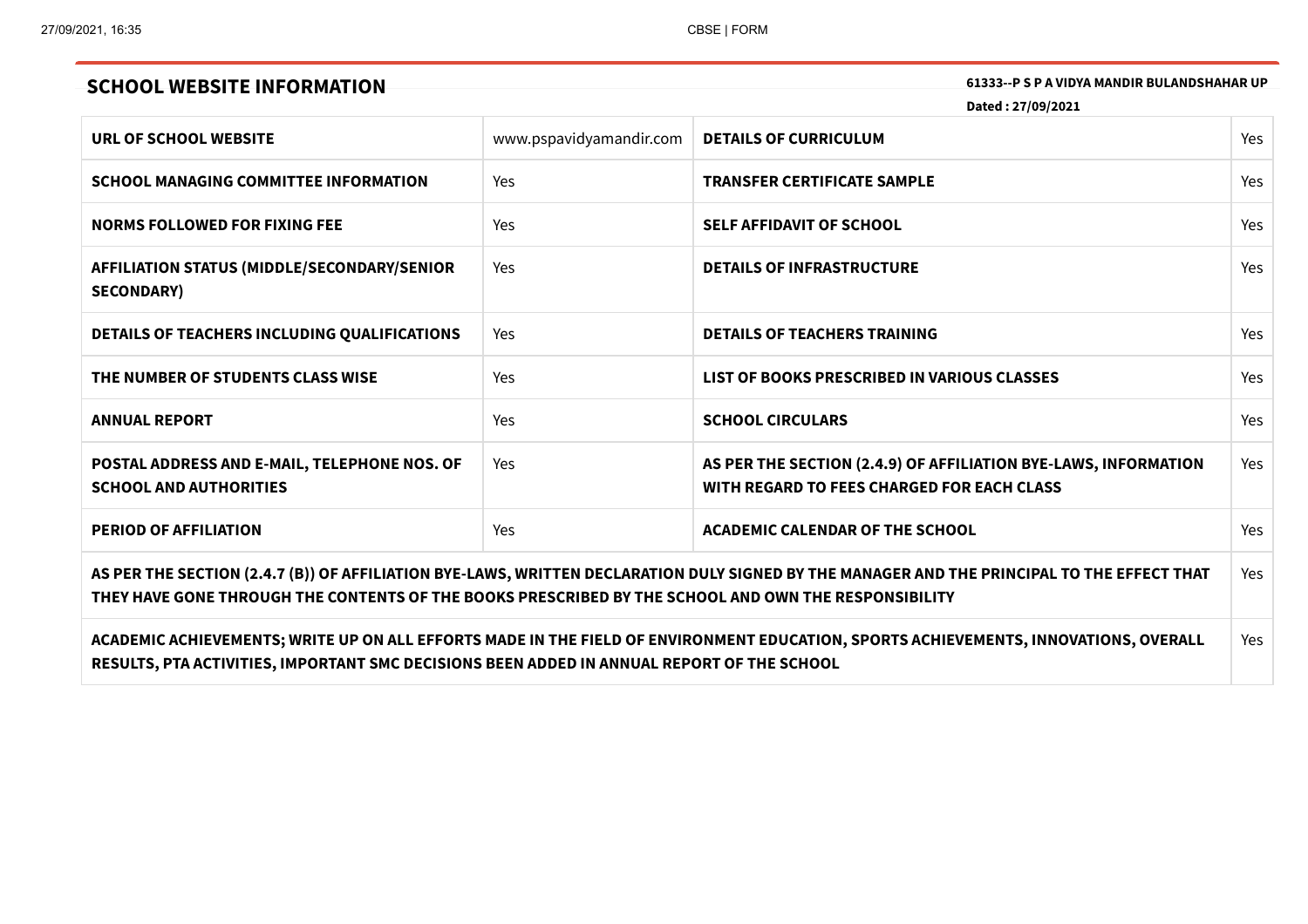| <b>OTHER VITAL INFORMATION</b>                                                                            |                            |                                                                                  | 61333--P S P A VIDYA MANDIR BULANDSHAHAR UP |
|-----------------------------------------------------------------------------------------------------------|----------------------------|----------------------------------------------------------------------------------|---------------------------------------------|
|                                                                                                           |                            |                                                                                  | Dated: 27/09/2021                           |
| 10th BOARD PASS PERCENTAGE (2014/2015/2016)                                                               | 0/0/0                      | <b>12th BOARD PASS PERCENTAGE</b><br>(2014/2015/2016)                            | 0/0/0                                       |
| <b>NAME OF WELLNESS/ACTIVITY TEACHER</b>                                                                  | <b>YES</b>                 | <b>NAME OF GRIEVANCE/COMPLAINT</b><br><b>REDRESSAL OFFICER</b>                   | Johney Kumar                                |
| <b>CONTACT NUMBER OF GRIEVANCE/COMPLAINT</b><br><b>REDRESSAL OFFICER</b>                                  | 8979810802                 | <b>EMAIL ID OF GRIEVANCE/COMPLAINT</b><br><b>REDRESSAL OFFICER</b>               | jkumarjohney89@gmail.com                    |
| <b>NAME OF HEAD OF SEXUAL HARASSMENT</b><br><b>COMMITTEE</b>                                              | Deepa Chaudhary            | <b>CONTACT NUMBER OF HEAD OF</b><br><b>SEXUAL HARASSMENT COMMITTEE</b>           | 9149196475                                  |
| <b>EMAIL ID OF HEAD OF SEXUAL HARASSMENT</b><br><b>COMMITTEE</b>                                          | arjuarjuthukral3@gmail.com | <b>NAME OF CONTACT PERSON IN CASE</b><br>OF EMERGENCY                            | Sanjeet Viswas                              |
| <b>CONTACT NUMBER OF CONTACT PERSON IN CASE</b><br>OF EMERGENCY                                           | 9411373315                 | <b>EMAIL ID OF CONTACT PERSON IN CASE</b><br>OF EMERGENCY                        | viswasviswaspramod1989@gmail.com            |
| TOTAL NUMBER OF DOCTORS IN SCHOOL CLINIC                                                                  | $\mathbf 0$                | <b>TOTAL NUMBER OF NURSES IN</b><br><b>SCHOOL CLINIC</b>                         | $\Omega$                                    |
| TOTAL NUMBER OF BEDS IN SCHOOL CLINIC                                                                     | 0                          | LEVEL OF INVOLVEMENT OF SCHOOL IN<br><b>CBSE ACTIVITIES</b>                      | <b>ACTIVE</b>                               |
| DO THE TEACHERS GET PROPER GRADE LIKE<br>PGT/TGT AS PER THE CLASSES THEY ARE<br><b>ENTITLED TO TEACH?</b> | <b>YES</b>                 | DO THE TEACHERS AND STAFF GET<br>THEIR SALARY WITHIN FIRST WEEK OF<br>THE MONTH? | <b>YES</b>                                  |
| DOES THE SCHOOL HAVE EPF FACILITY FOR STAFF                                                               | <b>YES</b>                 | <b>EPF REGISTRATION NUMBER</b>                                                   | 1012006008003                               |
| <b>MODE OF SALARY PAYMENT</b>                                                                             | bankpayment                | <b>NAME OF BANK WITH SALARY</b><br><b>ACCOUNT</b>                                | HDFC Bank, Anoopshahr, Bulandshahr          |
| ARE THE SCHOOL ACCOUNTS AUDITED<br><b>REGULARLY?</b>                                                      | <b>YES</b>                 | <b>PARENT TEACHERS ASSOCIATION AS</b><br><b>PER NORMS</b>                        | <b>YES</b>                                  |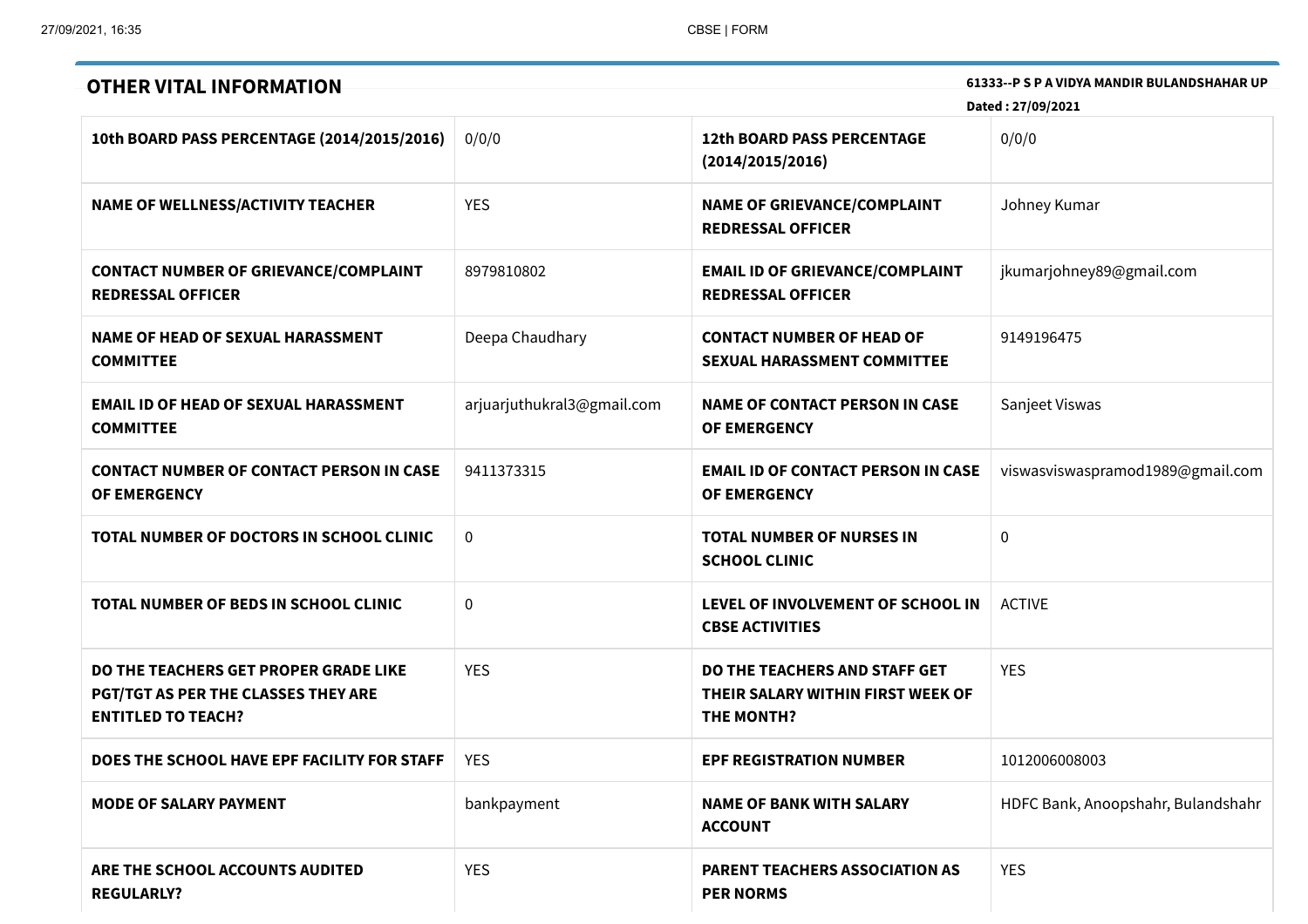| <b>ACADEMIC SESSION</b>                                                                                                                                                                               | <b>APRIL TO MARCH</b>                                                                            | <b>VACATION PERIOD</b>                                          | <b>JUNE TO JUNE</b>                                           |  |  |
|-------------------------------------------------------------------------------------------------------------------------------------------------------------------------------------------------------|--------------------------------------------------------------------------------------------------|-----------------------------------------------------------------|---------------------------------------------------------------|--|--|
| <b>AUDITED BALANCE SHEET OF SCHOOL</b>                                                                                                                                                                | <b>VIEW (PdfHandler.aspx?</b><br><b>STAFF STATEMENT OF SCHOOL</b><br>FileName=balance/61333.pdf) |                                                                 | <b>VIEW (PdfHandler.aspx?</b><br>FileName=staff/61333.pdf)    |  |  |
| INCOME AND EXPENDITURE STATEMENT                                                                                                                                                                      | <b>VIEW (PdfHandler.aspx?</b><br>FileName=income/61333.pdf)                                      | <b>ACADEMIC CALENDAR OF SCHOOL</b>                              | <b>VIEW (PdfHandler.aspx?</b><br>FileName=academic/61333.pdf) |  |  |
| AVAILABILITY OF STAFF WITH KNOWLEDGEOF<br>SOFTWARE/SCANNING/GEO TAGGING/INTERNET?                                                                                                                     | <b>YES</b>                                                                                       | <b>WHETHER SUFFICIENT GUARDS</b><br><b>EMPLOYED FOR SAFETY?</b> | <b>YES</b>                                                    |  |  |
| <b>BEST PRACTICES OF SCHOOL</b>                                                                                                                                                                       |                                                                                                  |                                                                 |                                                               |  |  |
| School has been participating in various social and environmental programmes like- Swachch Bharat Abhiyan, Plantation of trees, awareness programmes through Nukkad<br>Natak and Cultural programmes. |                                                                                                  |                                                                 |                                                               |  |  |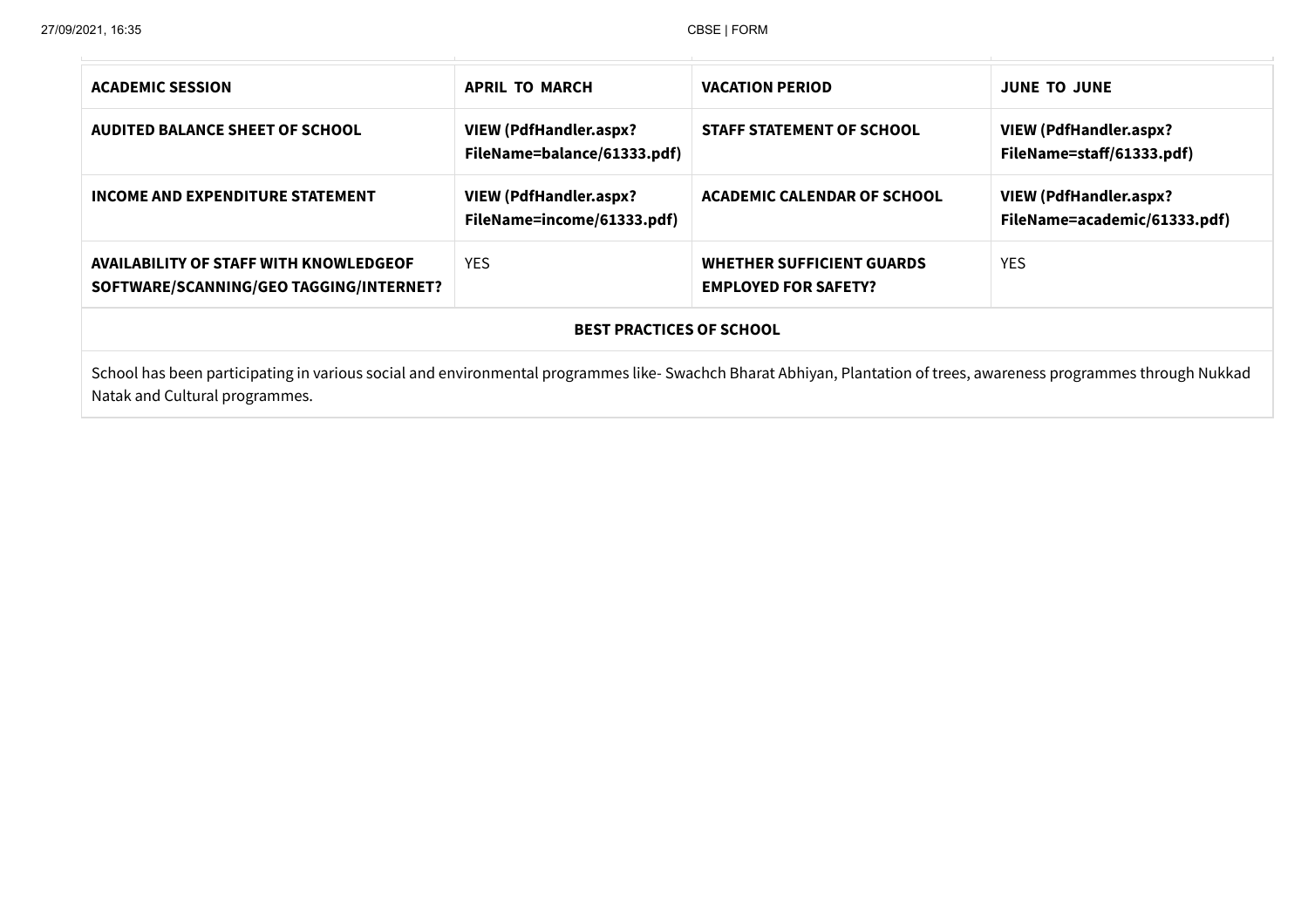| <b>OTHER INFORMATION</b>                                                                                                                                                                                                                              |            |                                                                                                                                                                                                             |            |
|-------------------------------------------------------------------------------------------------------------------------------------------------------------------------------------------------------------------------------------------------------|------------|-------------------------------------------------------------------------------------------------------------------------------------------------------------------------------------------------------------|------------|
| <b>MANDATORY ART EDUCATION FROM CLASS 1 TO 10 -TWO PERIOD A DAY</b>                                                                                                                                                                                   | <b>YES</b> | WHETHER SELECTION OF TEXTBOOKS FOR ALL GRADES ARE AS PER<br>NORMS ((SECTION-2.4.7 (A) OF AFFILIATION BYE-LAWS)<br>(http://cbseaff.nic.in/cbse_aff/attachment/onlineservices/affiliation-<br>Bye-Laws.pdf))? | <b>YES</b> |
| WHETHER LIST OF PRESCRIBED BOOKS ARE PUBLISHED ON SCHOOL<br>WEBSITE WITH WRITTEN DECLARATION AS PER (SECTION-2.4.7 (B) OF<br><b>AFFILIATION BYE-LAWS)</b><br>(http://cbseaff.nic.in/cbse_aff/attachment/onlineservices/affiliation-<br>Bye-Laws.pdf)? | YES.       | <b>WHETHER INFORMATION AS PER PARA (2.4.9 OF AFFILIATION BYE-</b><br>LAWS)<br>(http://cbseaff.nic.in/cbse_aff/attachment/onlineservices/affiliation-<br>Bye-Laws.pdf) PUBLISHED ON THE SCHOOL WEBSITE ?     | YES.       |
| WHETHER ALL GUIDELINES RELATED TO POCSO ACT COMPLIED WITH AS<br>PER (SECTION-14.25 OF AFFILIATION BYE-LAWS)<br>(http://cbseaff.nic.in/cbse_aff/attachment/onlineservices/affiliation-<br>Bye-Laws.pdf)?                                               | <b>YES</b> | WHETHER ANNUAL REPORT CONTAINS INFORMATION AS PER<br>(SECTION-14.5 OF AFFILIATION BYE-LAWS)<br>(http://cbseaff.nic.in/cbse_aff/attachment/onlineservices/affiliation-<br>Bye-Laws.pdf)?                     | <b>YES</b> |
| <b>WHETHER DISABLED STUDENTS FACILITATED AS PER (SECTION-14.15 OF</b><br><b>AFFILIATION BYE-LAWS)</b><br>(http://cbseaff.nic.in/cbse_aff/attachment/onlineservices/affiliation-<br>Bye-Laws.pdf)?                                                     | YES.       | WHETHER IN-SERVICE TRAINING ORGANISED AS PER (SECTION-16 OF<br><b>AFFILIATION BYE-LAWS)</b><br>(http://cbseaff.nic.in/cbse_aff/attachment/onlineservices/affiliation-<br>Bye-Laws.pdf)?                     | <b>YES</b> |
| WHETHER ANNUAL HEALTH CHECK-UP OF STUDENTS DONE AND THEIR<br><b>RECORDS MAINTAINED?</b>                                                                                                                                                               | <b>YES</b> | NUMBER OF TEACHERS IN SCHOOL WHO DOWNLOADED CBSE<br><b>SHIKSHA VANI</b>                                                                                                                                     | 8          |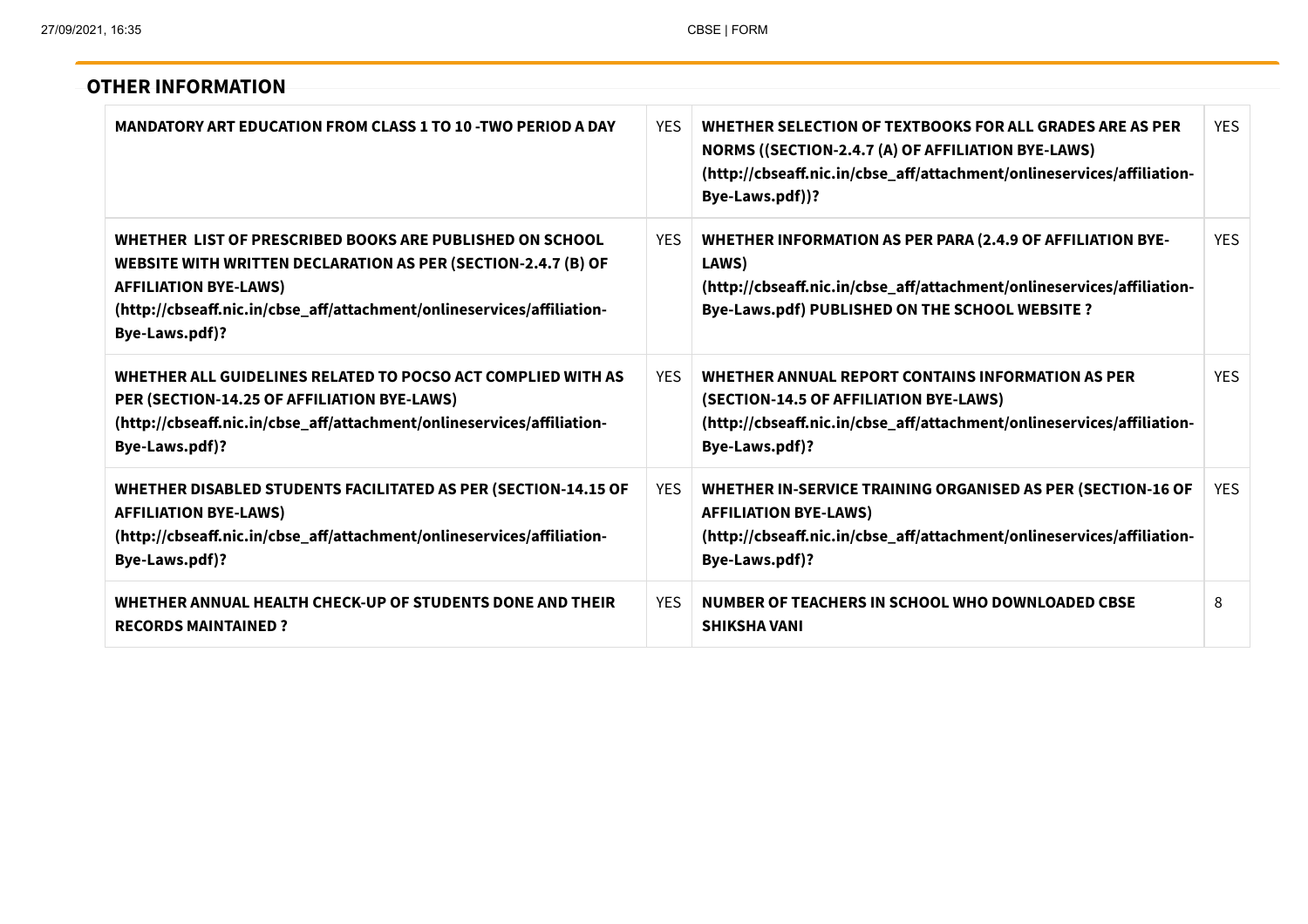# **PEDAGOGICAL PLAN**

| ADOPTION OF EXPERIENTIAL LEARNING PEDAGOGY -IN WHICH GRADES                                                      | I,II,III,IV,V,VI,VII,VIII,IX,X,XI,XII | WHETHER ANNUAL PEDAGOGICAL PLANS<br><b>PREPARED, SUBMITTED AND</b><br><b>IMPLEMENTATED?</b> | <b>YES</b> |
|------------------------------------------------------------------------------------------------------------------|---------------------------------------|---------------------------------------------------------------------------------------------|------------|
| NUMBER OF TEACHERS TRAINED ON THE ANNUAL THEME OF CBSE -<br><b>EXPERIMENTAL LEARNING AND INNOVATIVE PEDAGOGY</b> | 0                                     |                                                                                             |            |

# **FEE STRUCTURE OF SCHOOL**

**61333--P S P A VIDYA MANDIR BULANDSHAHAR UP**

| $\overline{1}$ $\overline{2}$ $\overline{5}$ $\overline{6}$ $\overline{8}$ $\overline{1}$ $\overline{2}$ $\overline{6}$ $\overline{2}$ $\overline{6}$ $\overline{2}$ $\overline{6}$ $\overline{2}$ $\overline{6}$ $\overline{2}$ $\overline{6}$ $\overline{2}$ $\overline{6}$ $\overline{2}$ $\overline{6}$ $\overline{2}$ $\overline{6}$ $\overline{2}$ $\overline{6}$ $\overline{$ |                                     |                                   |                                                  |                                                                  |
|--------------------------------------------------------------------------------------------------------------------------------------------------------------------------------------------------------------------------------------------------------------------------------------------------------------------------------------------------------------------------------------|-------------------------------------|-----------------------------------|--------------------------------------------------|------------------------------------------------------------------|
| <b>CLASS</b>                                                                                                                                                                                                                                                                                                                                                                         | <b>ADMISSION FEE</b><br>(in Rupees) | <b>TUITION FEE</b><br>(in Rupees) | <b>YEARLY DEVELOPMENT CHARGES</b><br>(in Rupees) | ANNUAL/MONTHLY OTHER CHARGES FOR OTHER FACILITIES<br>(in Rupees) |
| <b>PRIMARY</b>                                                                                                                                                                                                                                                                                                                                                                       | 0                                   | 1400                              | 2000                                             | 100                                                              |
| <b>MIDDLE</b>                                                                                                                                                                                                                                                                                                                                                                        | 0                                   | 1800                              | 4600                                             | 100                                                              |
| <b>SECONDARY</b>                                                                                                                                                                                                                                                                                                                                                                     | 0                                   | 2200                              | 5200                                             | 100                                                              |
| <b>SENIOR SECONDARY</b>                                                                                                                                                                                                                                                                                                                                                              | 3500                                | 2800                              | 5200                                             | 100                                                              |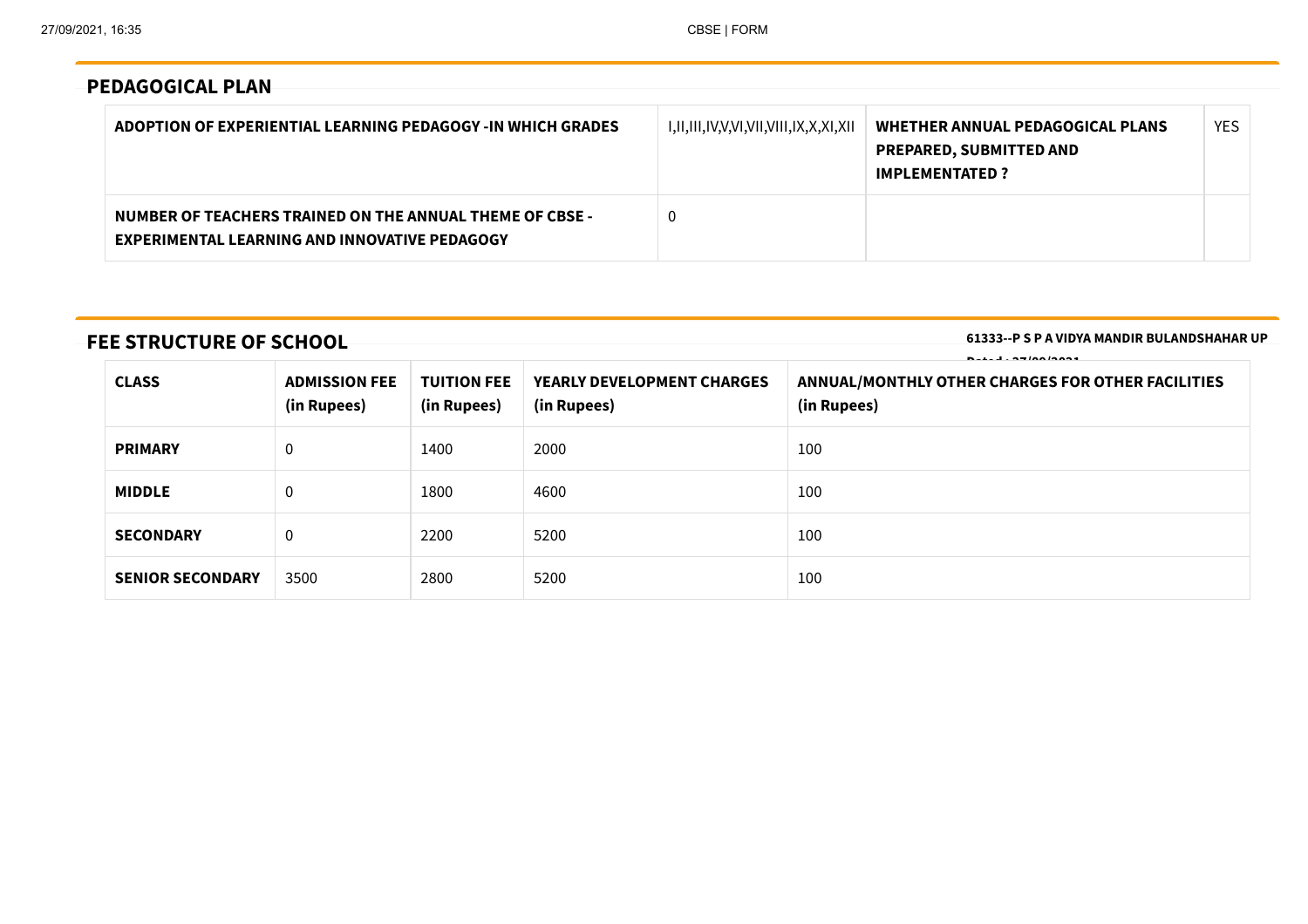# **PHOTO OF SCHOOL**

# **SCHOOL PHOTOS**

#### **GEO-TAGGED PHOTO**



#### **PLAYGROUND PHOTO**



**61333--P S P A VIDYA MANDIR BULANDSHAHAR UP**

**Dated :**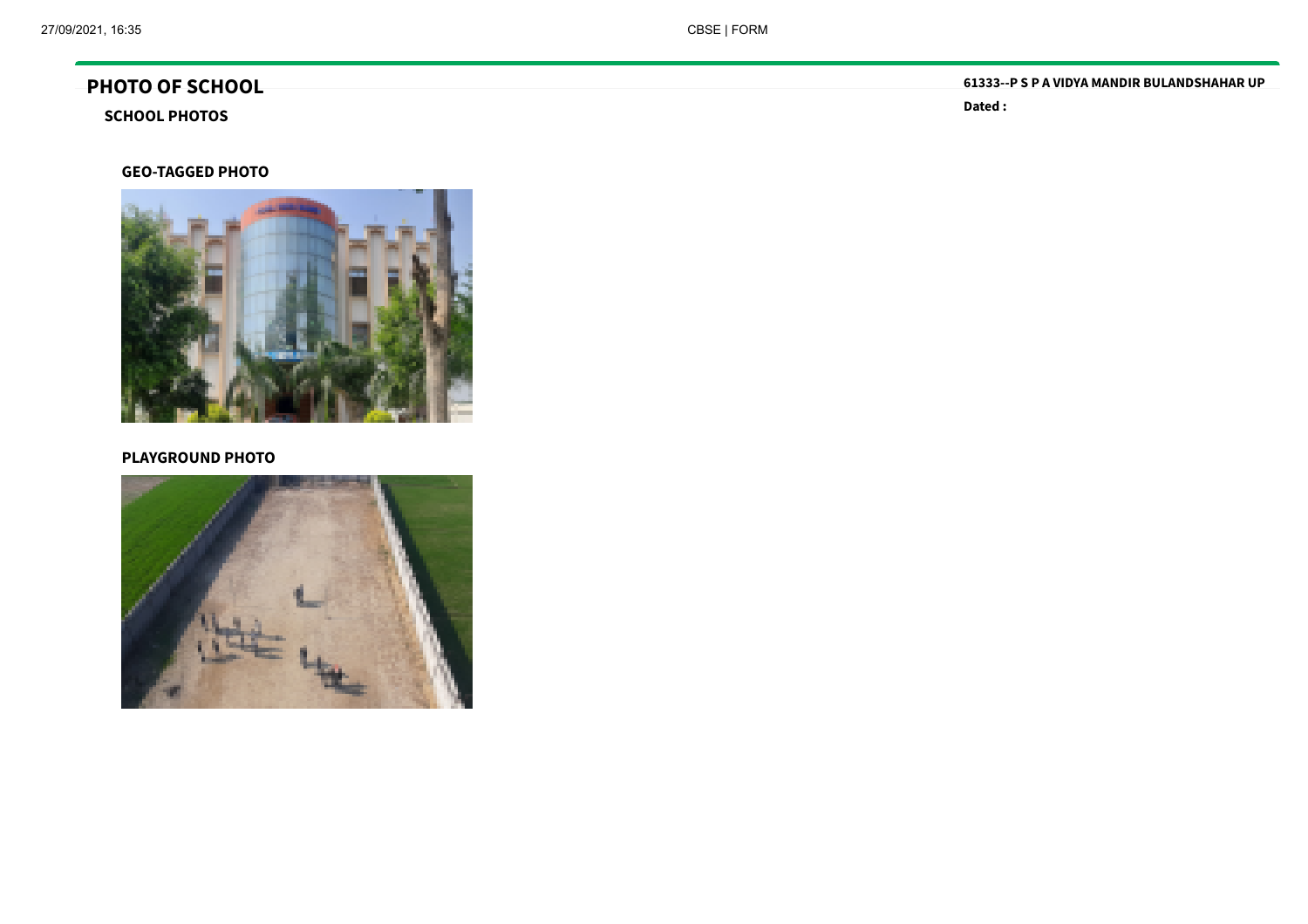#### **LIBRARY PHOTO**



#### **SCIENCE LAB PHOTO**



**VIDEO**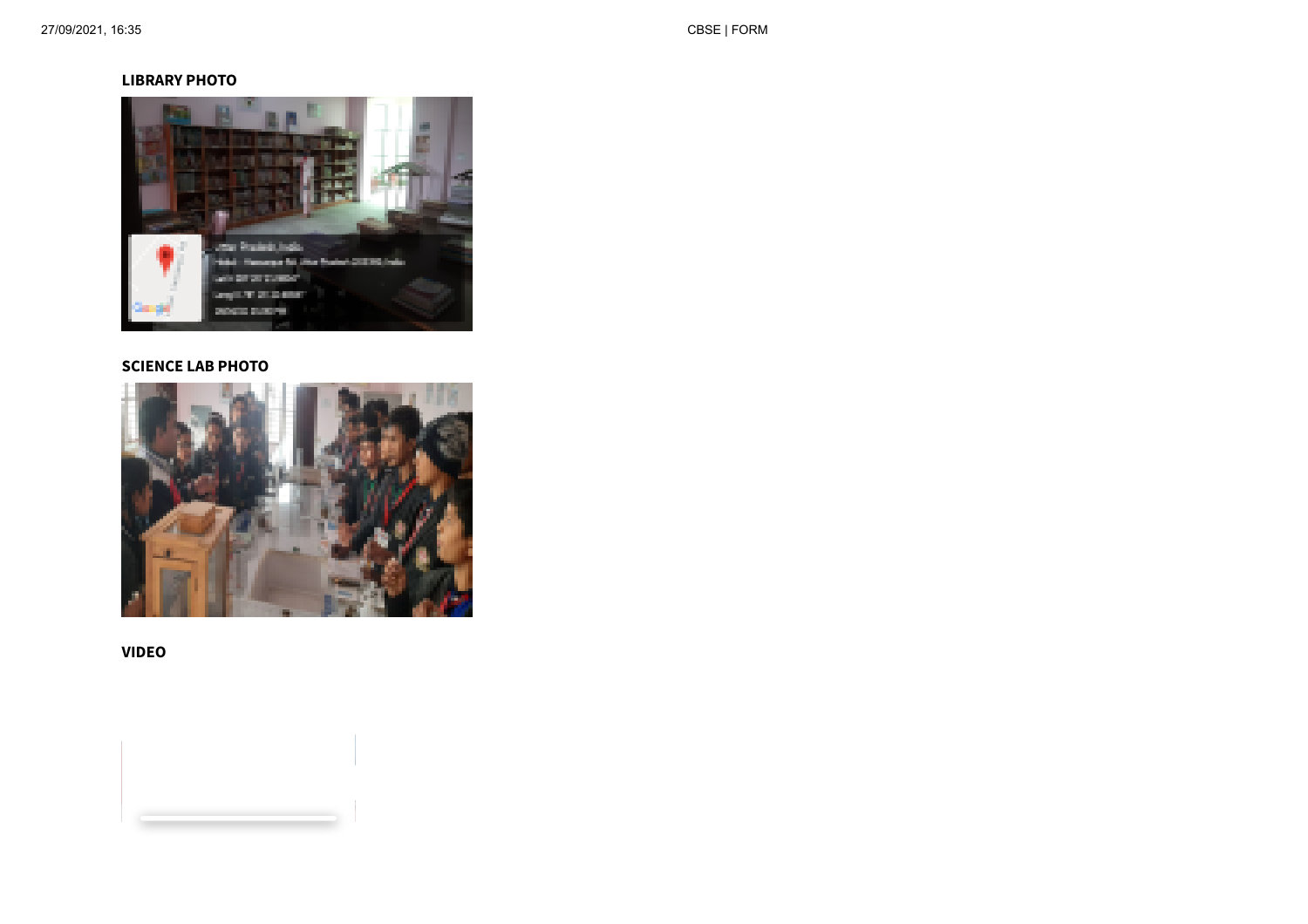#### **PHYSICS LAB PHOTO**



#### **CHEMISTRY LAB PHOTO**



#### **BIOLOGY LAB PHOTO**

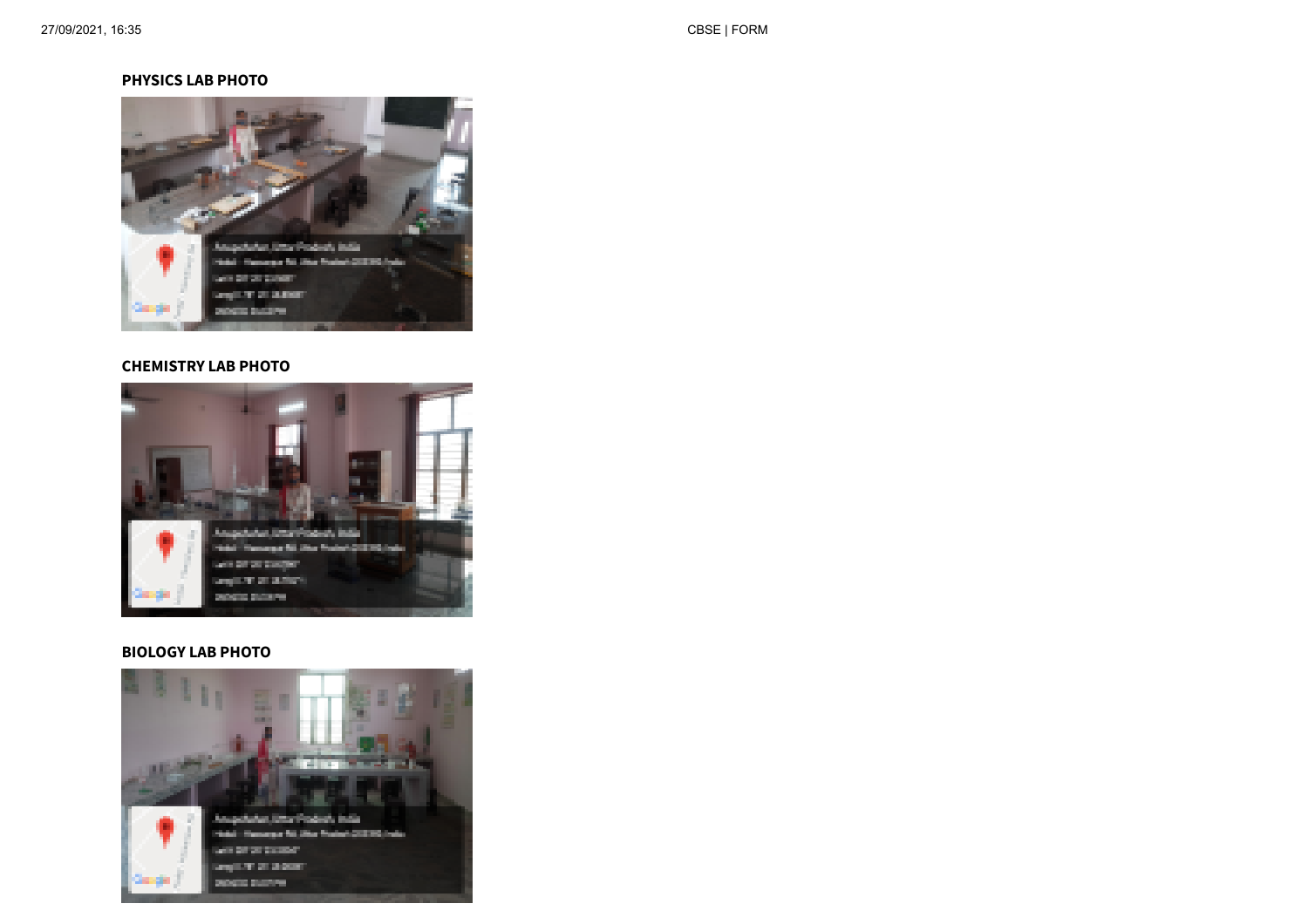#### **TOILET PHOTO**



| <b>ADDITIONAL INFORMATION</b>                    |                                     | 61333--P S P A VIDYA MANDIR BULANDSHAHAR UP |
|--------------------------------------------------|-------------------------------------|---------------------------------------------|
| <b>U-DISE CODE</b>                               | 09112401601                         | Dated: 27/09/2021                           |
| SCHOOL LOCATED IN RURAL OR URBAN AREA            | <b>URBAN</b>                        |                                             |
| <b>HABITATION NAME/MOHALLA</b>                   | Main Aligarh Road near Karanwas Mor |                                             |
| VILLAGE NAME (FOR RURAL)/WARD NUMBER (FOR URBAN) | Anchalpur                           |                                             |
| <b>VILLAGE PANCHAYAT NAME (FOR RURAL)</b>        | Anchalpur                           |                                             |
| <b>PIN CODE</b>                                  | 203390                              |                                             |
| <b>CLUSTER RESOURCE CENTER NAME</b>              | Anoopshahr                          |                                             |
| <b>CD BLOCK MANDAL/TALUKA NAME</b>               | Anoopshahr                          |                                             |
| EDUCATIONAL ZONE/MANDAL/TALUKA NAME              | Meerut                              |                                             |
| <b>ASSEMBLY CONSTITUENCY</b>                     | Anoopshahr                          |                                             |
| <b>MUNICIPALITY</b>                              | Anoopshahr                          |                                             |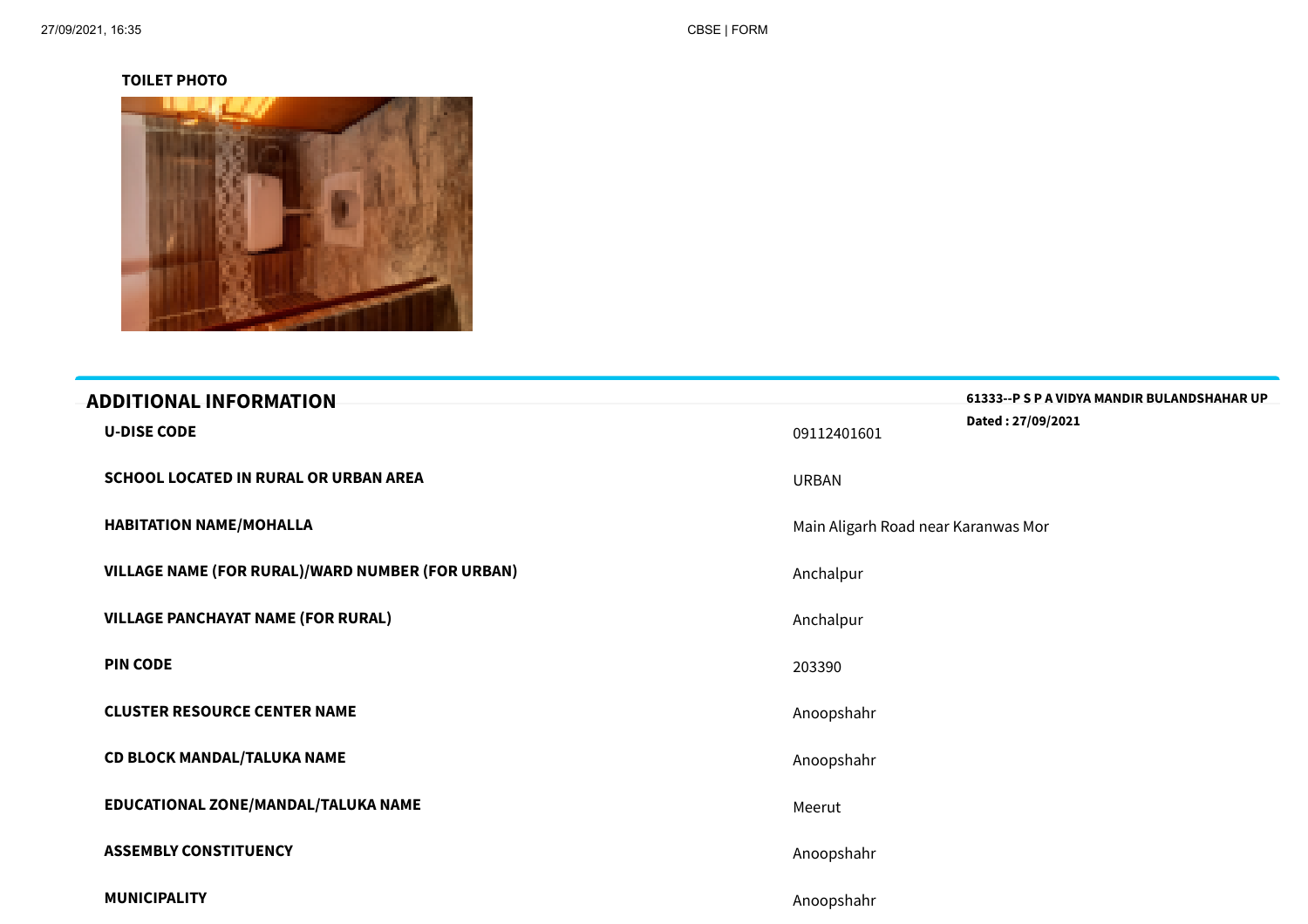| IS THIS SCHOOL APPROACHABLE BY ALL WEATHER ROAD                   | <b>YES</b>     |
|-------------------------------------------------------------------|----------------|
| IS THIS A SPECIAL SCHOOL FOR CWSN                                 | NO.            |
| IS THIS A SHIFT SCHOOL                                            | NO.            |
| <b>IS THIS A RESIDENTIAL SCHOOL</b>                               | NO.            |
| <b>TYPE OF RESIDENTIAL SCHOOL</b>                                 |                |
| IS THIS A RELIGIOUS MINORITY SCHOOL                               | NO.            |
| <b>TYPE OF RELIGIOUS MINORITY SCHOOL</b>                          |                |
| NUMBER OF ACADEMIC INSPECTIONS DURING LAST ACADEMIC YEAR          | 4              |
| NUMBER OF VISITS BY CRC COORDINATOR DURING LAST ACADEMIC YEAR     | $\mathcal{P}$  |
| NUMBER OF VISITS BY BLOCK LEVEL OFFICER DURING LAST ACADEMIC YEAR | $\mathfrak{D}$ |
|                                                                   |                |

| <b>SCHOOL PARTICULARS FOR ELEMENTARY SCHOOLS ONLY</b><br>NUMBER OF INSTRUCTIONAL DAYS DURING LAST ACADEMIC YEAR | 61333--P S P A VIDYA MANDIR BULANDSHAHAR UP<br>Dated: 27/09/2021<br>201 |
|-----------------------------------------------------------------------------------------------------------------|-------------------------------------------------------------------------|
| SCHOOL HOURS FOR CHILDREN PER DAY (CURRENT YEAR)                                                                | 5                                                                       |
| <b>SCHOOL HOURS FOR TEACHERS PER DAY (CURRENT YEAR)</b>                                                         | 6                                                                       |
| ARE PUPIL CUMULATIVE RECORDS BEING MAINTAINED?                                                                  | <b>YES</b>                                                              |
| ARE PUPIL CUMULATIVE RECORDS SHARED WITH PARENTS?                                                               | <b>YES</b>                                                              |
| <b>NUMBER OF STUDENTS PROVIDED IN SPECIAL TRAINING (CURRENT YEAR)</b>                                           | 0                                                                       |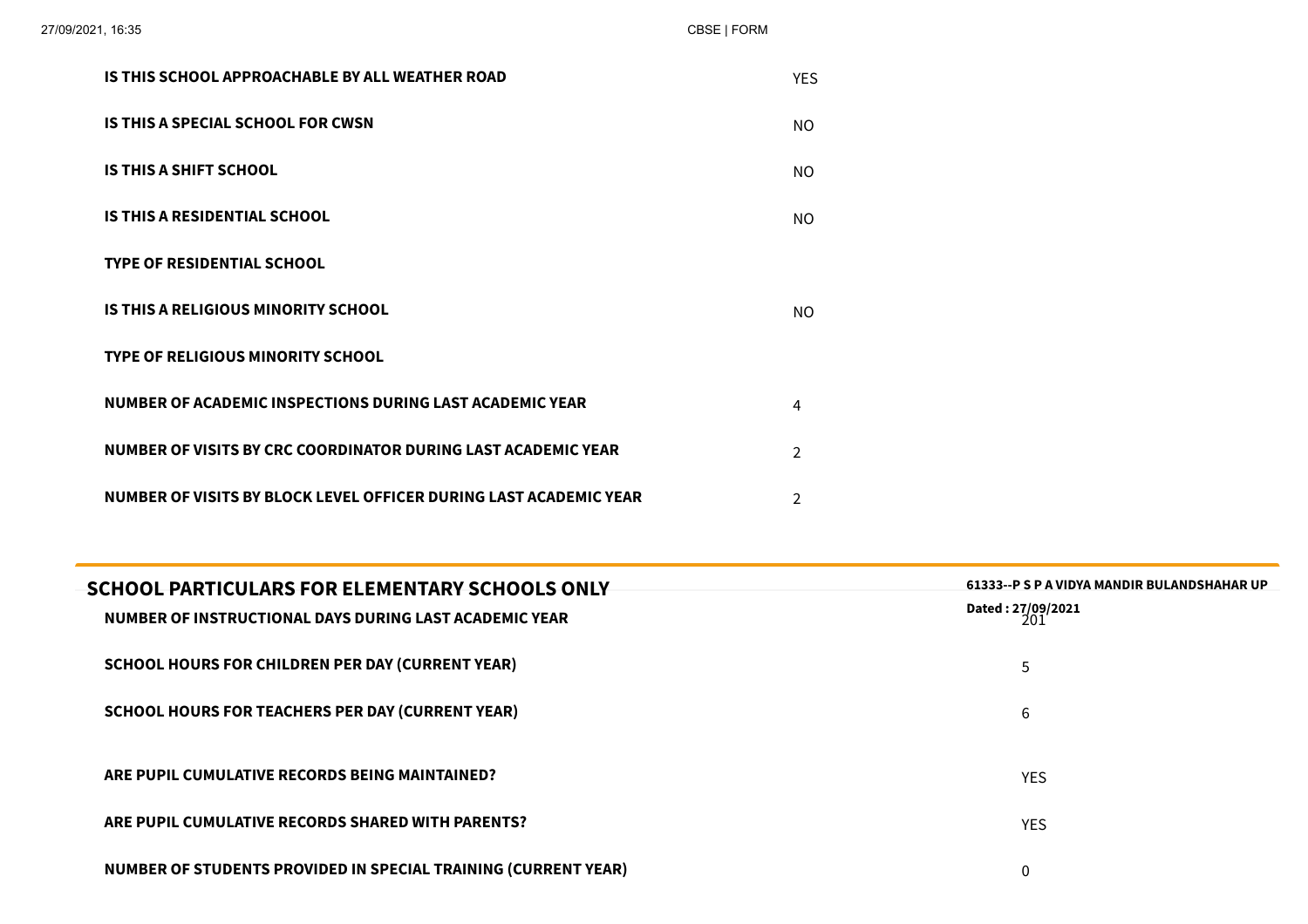| SCHOOL PARTICULARS FOR SECONDARY AND HIGHER SECONDARY SCHOOLS ONLY<br>NUMBER OF INSTRUCTIONAL DAYS DURING LAST ACADEMIC YEAR | 61333--P S P A VIDYA MANDIR BULANDSHAHAR UP<br>Dated: 27/09/2021<br>$\mathbf 0$ |
|------------------------------------------------------------------------------------------------------------------------------|---------------------------------------------------------------------------------|
|                                                                                                                              | <b>YES</b>                                                                      |
| ARE THE MAJORITY OF PUPILS TAUGHT THROUGH THEIR MOTHER TONGUE AT PRIMARY STAGE? OPTIONAL                                     |                                                                                 |
| WHETHER PLAY MATERIAL GAMES AND SPORTS MATERIAL AVAILABLE FOR EACH GRADE?                                                    | <b>YES</b>                                                                      |
| <b>WHETHER TLE RECEIVED FOR EACH GRADE?</b>                                                                                  | <b>YES</b>                                                                      |
| WHETHER COMPLETE SET OF FREE TEXT BOOKS FOR TEACHERS LEARNING EQUIPMENT (TLE) RECEIVED?                                      | <b>YES</b>                                                                      |
| WHEN WAS THE TEXTBOOK RECEIVED FOR CURRENT YEAR?                                                                             | <b>FEBRUARY</b>                                                                 |
| <b>IFSC CODE</b>                                                                                                             |                                                                                 |
| <b>BANK ACCOUNT NUMBER</b>                                                                                                   |                                                                                 |
| <b>ACCOUNT HOLDER'S NAME</b>                                                                                                 |                                                                                 |
| WHETHER SEPARATE BANK ACCOUNT FOR SMC NO IF YES, PROVIDE THESE DETAILS<br><b>BANK NAME</b>                                   |                                                                                 |
| WHETHER SMC PREPARE THE SCHOOL DEVELOPMENT PLAN                                                                              | <b>YES</b>                                                                      |
| NUMBER OF MEETINGS HELD BY SMC DURING LAST ACADEMIC YEAR                                                                     | $\overline{2}$                                                                  |
| IS ANGANWADI CENTRE IN OR ADJACENT TO SCHOOL? OPTIONAL                                                                       | <b>NO</b>                                                                       |
| LANGUAGES TAUGHT AT PRIMARY STAGE: MENTION THE NAME OF LANGUAGE OPTIONAL                                                     | Hindi and English                                                               |
| HAS SCHOOL MANAGEMENT COMMITTEE (SMC) BEEN CONSTITUTED?                                                                      | <b>YES</b>                                                                      |
| NUMBER OF STUDENTS COMPLETED SPECIAL TRAINING (PREVIOUS YEAR)                                                                | $\mathbf 0$                                                                     |
| NUMBER OF STUDENTS ENROLLED IN SPECIAL TRAINING (PREVIOUS YEAR)                                                              | $\mathbf 0$                                                                     |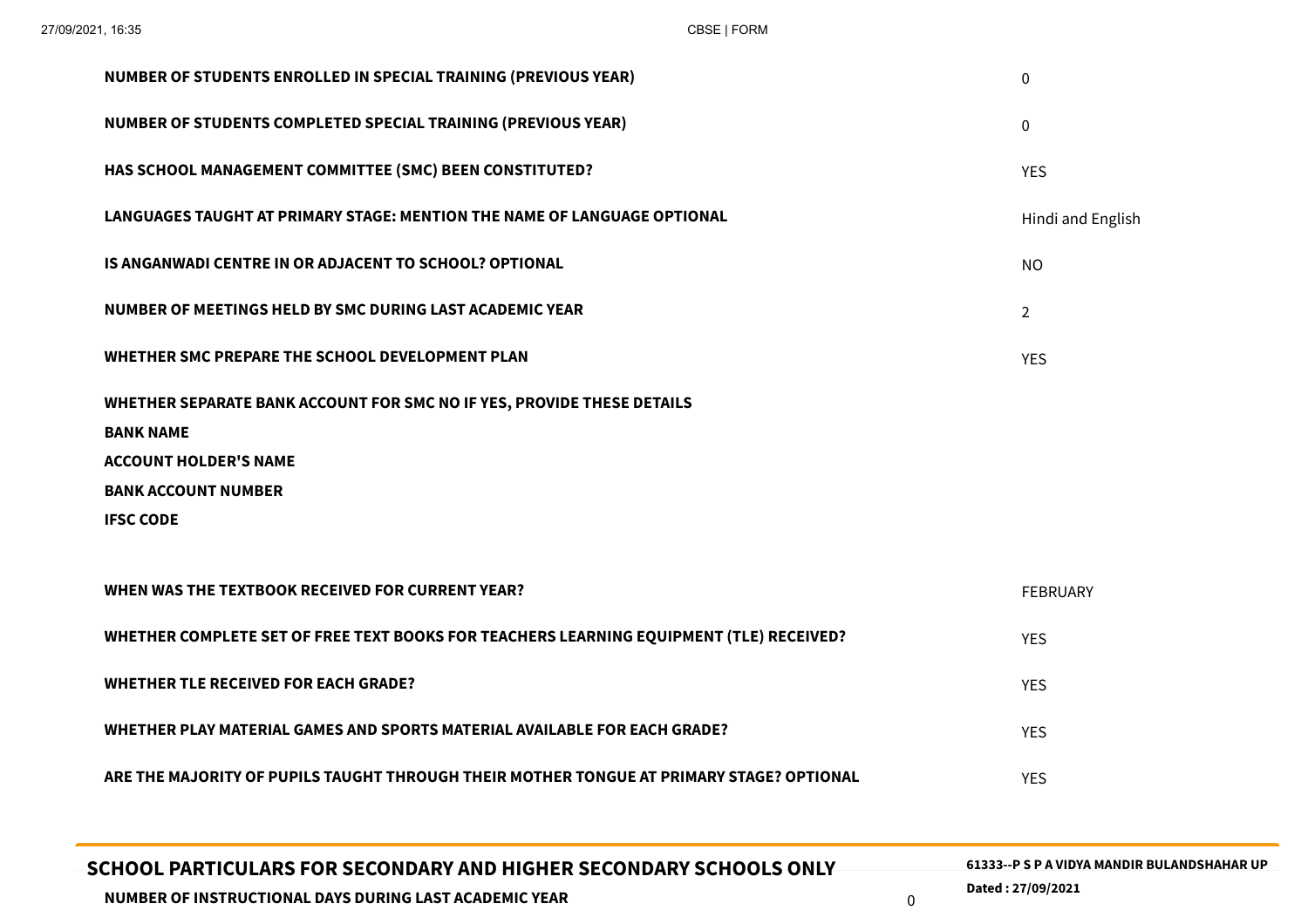| IF NO, UPLOAD DETAILS OF SMDC                                                                    | <b>VIEW (PdfHandler.aspx?</b><br>FileName=smdc/2133436.pdf) |
|--------------------------------------------------------------------------------------------------|-------------------------------------------------------------|
| ARE SCHOOL MANAGEMENT COMMITTEE (SMC) AND SCHOOL MANAGEMENT DEVELOPMENT COMMITTE (SMDC)<br>SAME? | <b>YES</b>                                                  |
| <b>SCHOOL HOURS FOR TEACHERS PER DAY (CURRENT YEAR)</b>                                          |                                                             |
| <b>SCHOOL HOURS FOR CHILDREN PER DAY (CURRENT YEAR)</b>                                          | 6                                                           |

| PHYSICAL FACILITIES AND EQUIPMENTS<br>NUMBER OF CLASSROOMS BY CONDITION | 61333--P S P A VIDYA MANDIR BULANDSHAHAR UP<br>Dated: 27/09/2021 |                |            |             |
|-------------------------------------------------------------------------|------------------------------------------------------------------|----------------|------------|-------------|
| <b>PUCCA</b>                                                            | <b>PARTIALLY PUCCA</b>                                           | <b>KUCHCHA</b> |            | <b>TENT</b> |
| 29                                                                      | 0                                                                | $\mathbf 0$    |            | $\mathbf 0$ |
| 0                                                                       | 0                                                                | $\mathbf 0$    |            | $\Omega$    |
| $\pmb{0}$                                                               | 0                                                                | $\mathbf{0}$   |            | $\Omega$    |
| IS LAND AVAILABLE FOR EXPANSION OF SCHOOL ACTIVITIES?                   |                                                                  |                | <b>YES</b> |             |
| IS SEPARATE ROOM AVAILABLE FOR PRINCIPAL/HEAD TEACHER?                  |                                                                  |                | <b>YES</b> |             |
|                                                                         |                                                                  |                |            |             |
| IS SEPARATE ROOM AVAILABLE FOR VICE PRINCIPAL/ASSISTANT HEAD TEACHER?   |                                                                  |                | <b>YES</b> |             |
| IS SEPARATE ROOM AVAILABLE FOR CRAFTS/CO CURRICULAR ACTIVITIES?         |                                                                  |                | <b>YES</b> |             |
| IS STAFF QUARTERS AVAILABLE?                                            |                                                                  |                | <b>NO</b>  |             |
| IS HAND WASHING FACILITY AVAILABLE NEAR TOILET/URINALS ?                |                                                                  |                | <b>YES</b> |             |
| <b>IS ELECTRICITY CONNECTION AVAILABLE?</b>                             |                                                                  |                | <b>YES</b> |             |
|                                                                         |                                                                  |                |            |             |

| IS AUDIO/VISUAL/PUBLIC ADDRESS SYSTEM AVAILABLE? | YES |
|--------------------------------------------------|-----|
|                                                  |     |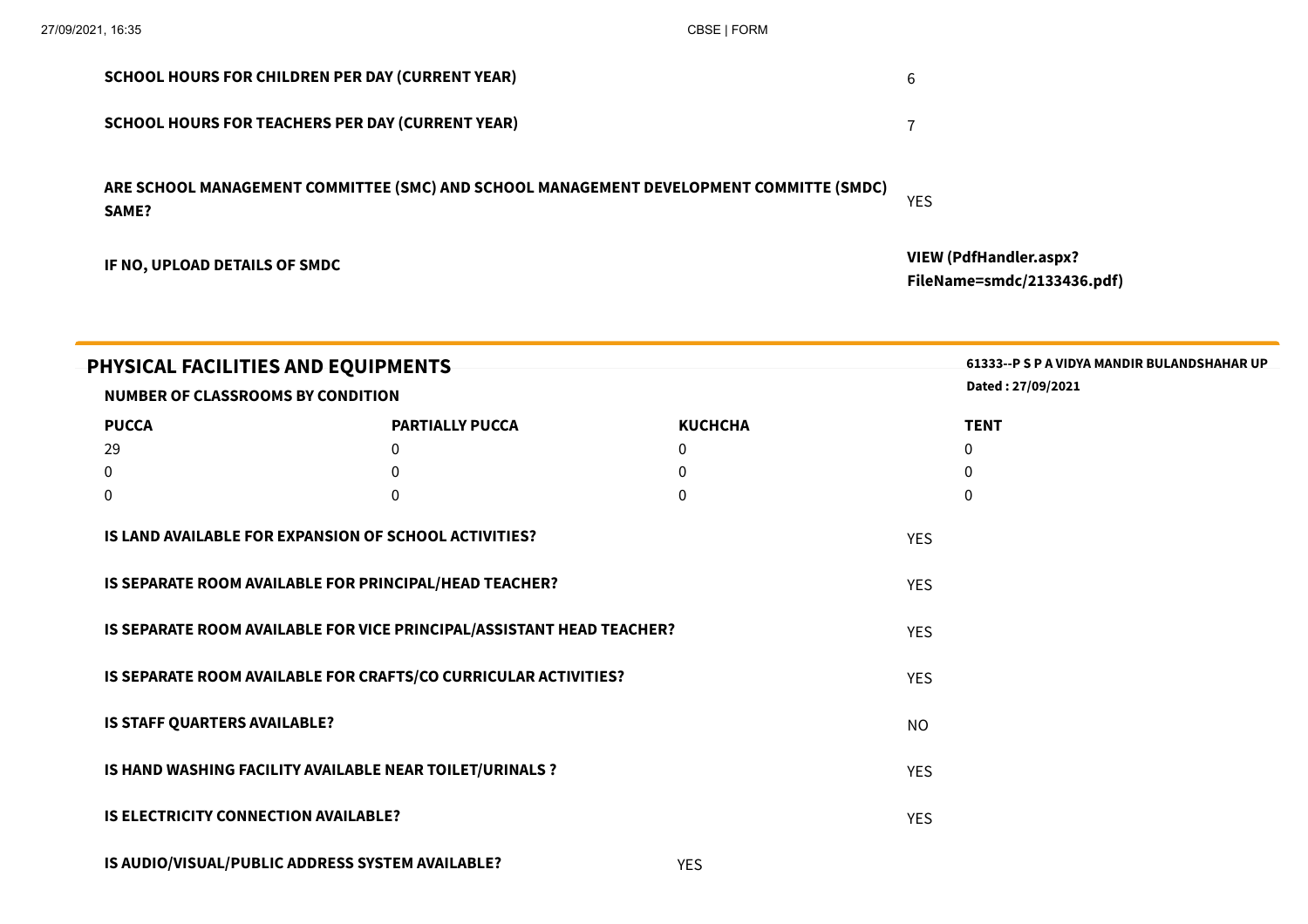| 27/09/2021, 16:35 |                                           | CBSE   FORM    |
|-------------------|-------------------------------------------|----------------|
|                   | <b>IS LCD PROJECTOR AVAILABLE?</b>        | <b>YES</b>     |
|                   | <b>NUMBER OF AVAILABLE PRINTERS</b>       | $\overline{2}$ |
|                   | <b>SPEED OF AVAILABLE PRINTERS</b>        | $<$ 20 PPMK    |
|                   | <b>NUMBER OF PHOTOCOPIERS AVAILABLE</b>   | $\overline{2}$ |
|                   | <b>IS LEASE LINE AVAILABLE?</b>           | <b>NO</b>      |
|                   | <b>SPEED OF LEASE LINE (IF AVAILABLE)</b> | $\mathbf 0$    |
|                   | <b>IS SCANNER AVAILABLE?</b>              | <b>YES</b>     |
|                   | IS RAIN WATER HARVESTING IMPLEMENTED?     | <b>NO</b>      |

|  | <b>ENROLLMENT INFORMATION</b> |
|--|-------------------------------|
|--|-------------------------------|

**ENROLLMENT INFORMATION 61333--P <sup>S</sup> <sup>P</sup> <sup>A</sup> VIDYA MANDIR BULANDSHAHAR UP**

**Dated : 27/09/2021**

#### **CATEGORY WISE STUDENTS**

| <b>CLASS</b>            | <b>GENERAL</b> | <b>SC</b>                     | <b>ST</b>   | <b>OBC</b> |
|-------------------------|----------------|-------------------------------|-------------|------------|
| <b>PRIMARY</b>          | 73             | 30                            | $\mathbf 0$ | 87         |
| <b>MIDDLE</b>           | 61             | 8                             | $\mathbf 0$ | 46         |
| <b>SECONDARY</b>        | 23             | 10                            | $\mathbf 0$ | 47         |
| <b>SENIOR SECONDARY</b> | 11             | $\overline{\phantom{0}}$<br>b | 0           | 11         |

#### **MINORITY GROUP WISE STUDENTS**

| <b>CLASS</b>   | <b>MUSLIM</b> | CHRISTIAN | <b>SIKH</b> | <b>JAIN</b> | <b>OTHERS</b> |
|----------------|---------------|-----------|-------------|-------------|---------------|
| <b>PRIMARY</b> |               |           |             |             |               |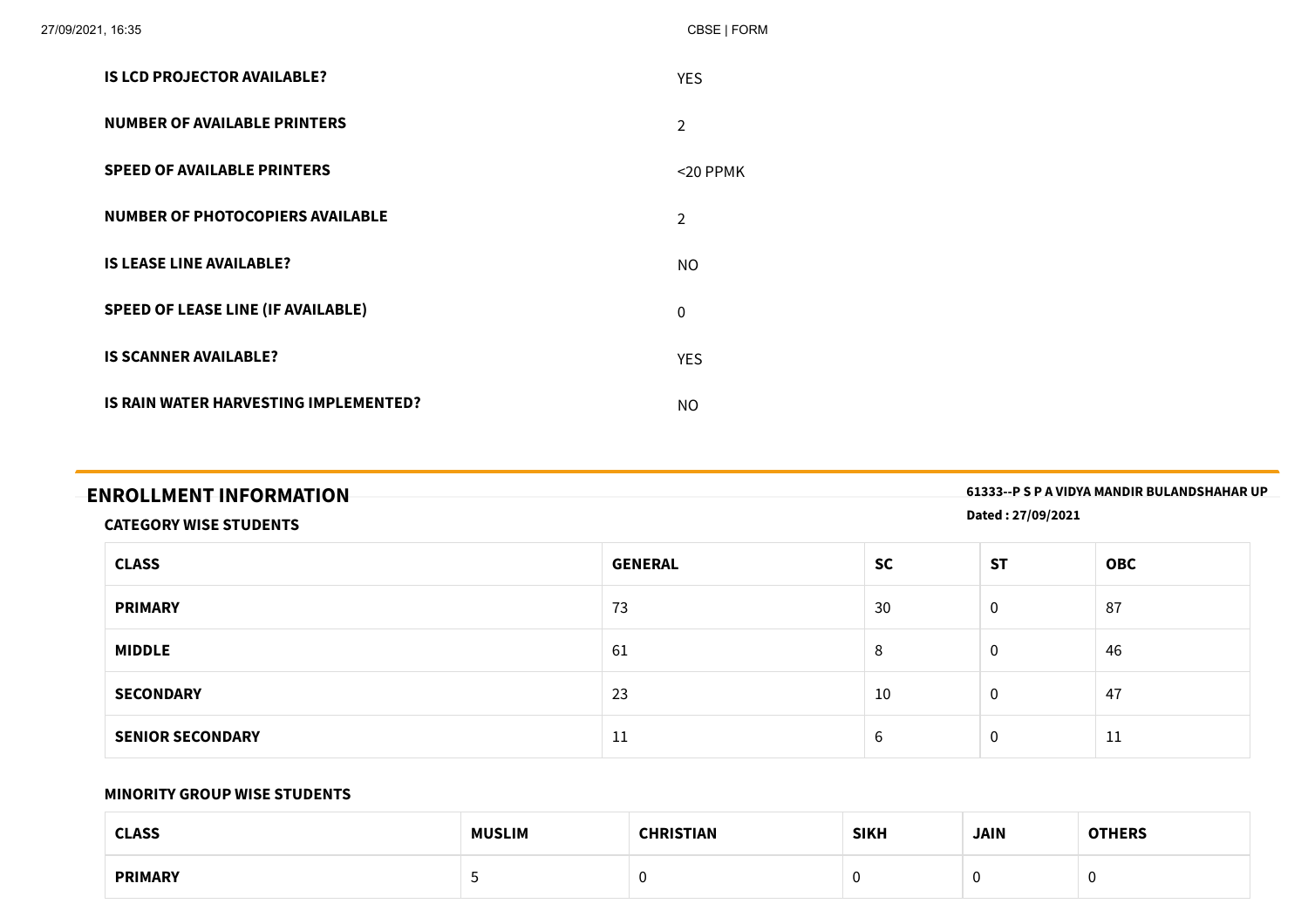| <b>MIDDLE</b>           |   |     | v |
|-------------------------|---|-----|---|
| <b>SECONDARY</b>        | ∼ | . . | v |
| <b>SENIOR SECONDARY</b> |   |     | v |

#### **CHILDREN WITH SPECIAL NEEDS**

| <b>CLASS</b>   | <b>VISUAL</b><br><b>IMPAIRMENT</b> | <b>SPEECH</b><br><b>IMPAIRMENT</b> | <b>LOCOMOTIVE</b><br><b>IMPAIRMENT</b> | <b>HEARING</b><br><b>IMPAIRMENT</b> | <b>CEREBRAL</b><br><b>PALSY</b> | <b>LEARNING</b><br><b>DISABILITY</b> | <b>AUTISM</b>    | <b>MULTIPLE</b><br><b>DISABILITIES</b> |
|----------------|------------------------------------|------------------------------------|----------------------------------------|-------------------------------------|---------------------------------|--------------------------------------|------------------|----------------------------------------|
| $\mathbf{1}$   | $\mathbf 0$                        | $\pmb{0}$                          | $\pmb{0}$                              | $\pmb{0}$                           | $\boldsymbol{0}$                | $\overline{0}$                       | $\overline{0}$   | $\boldsymbol{0}$                       |
| $\overline{2}$ | $\boldsymbol{0}$                   | $\pmb{0}$                          | $\mathbf 0$                            | $\pmb{0}$                           | $\boldsymbol{0}$                | $\mathbf 0$                          | $\mathbf 0$      | $\pmb{0}$                              |
| $\mathbf{3}$   | $\mathbf 0$                        | $\pmb{0}$                          | $\mathbf 0$                            | $\pmb{0}$                           | $\overline{0}$                  | $\mathbf 0$                          | $\overline{0}$   | $\boldsymbol{0}$                       |
| 4              | $\mathbf 0$                        | $\pmb{0}$                          | $\pmb{0}$                              | $\pmb{0}$                           | $\mathbf 0$                     | $\mathbf 0$                          | $\overline{0}$   | $\pmb{0}$                              |
| 5              | $\mathbf 0$                        | $\pmb{0}$                          | $\mathbf 0$                            | $\pmb{0}$                           | $\pmb{0}$                       | $\mathbf 0$                          | $\mathbf 0$      | $\pmb{0}$                              |
| $6\,$          | $\overline{0}$                     | $\pmb{0}$                          | $\mathbf 0$                            | $\mathbf 0$                         | $\boldsymbol{0}$                | $\mathbf 0$                          | $\boldsymbol{0}$ | $\pmb{0}$                              |
| $\overline{7}$ | $\pmb{0}$                          | $\mathbf 0$                        | $\mathbf 0$                            | $\pmb{0}$                           | $\boldsymbol{0}$                | $\mathbf 0$                          | $\mathbf 0$      | $\pmb{0}$                              |
| 8              | $\mathbf 0$                        | $\pmb{0}$                          | $\mathbf 0$                            | $\pmb{0}$                           | $\overline{0}$                  | $\mathbf 0$                          | $\overline{0}$   | $\mathbf{0}$                           |
| $9\,$          | $\boldsymbol{0}$                   | $\pmb{0}$                          | $\mathbf 0$                            | $\pmb{0}$                           | $\boldsymbol{0}$                | $\mathbf 0$                          | $\overline{0}$   | $\pmb{0}$                              |
| 10             | $\mathbf 0$                        | $\pmb{0}$                          | $\pmb{0}$                              | $\pmb{0}$                           | $\pmb{0}$                       | $\mathbf 0$                          | $\overline{0}$   | $\pmb{0}$                              |
| 11             | $\mathbf 0$                        | $\pmb{0}$                          | $\mathbf 0$                            | $\mathbf 0$                         | $\boldsymbol{0}$                | $\overline{0}$                       | $\overline{0}$   | $\pmb{0}$                              |
| 12             | $\pmb{0}$                          | $\pmb{0}$                          | $\pmb{0}$                              | $\pmb{0}$                           | $\boldsymbol{0}$                | $\mathbf 0$                          | $\boldsymbol{0}$ | $\pmb{0}$                              |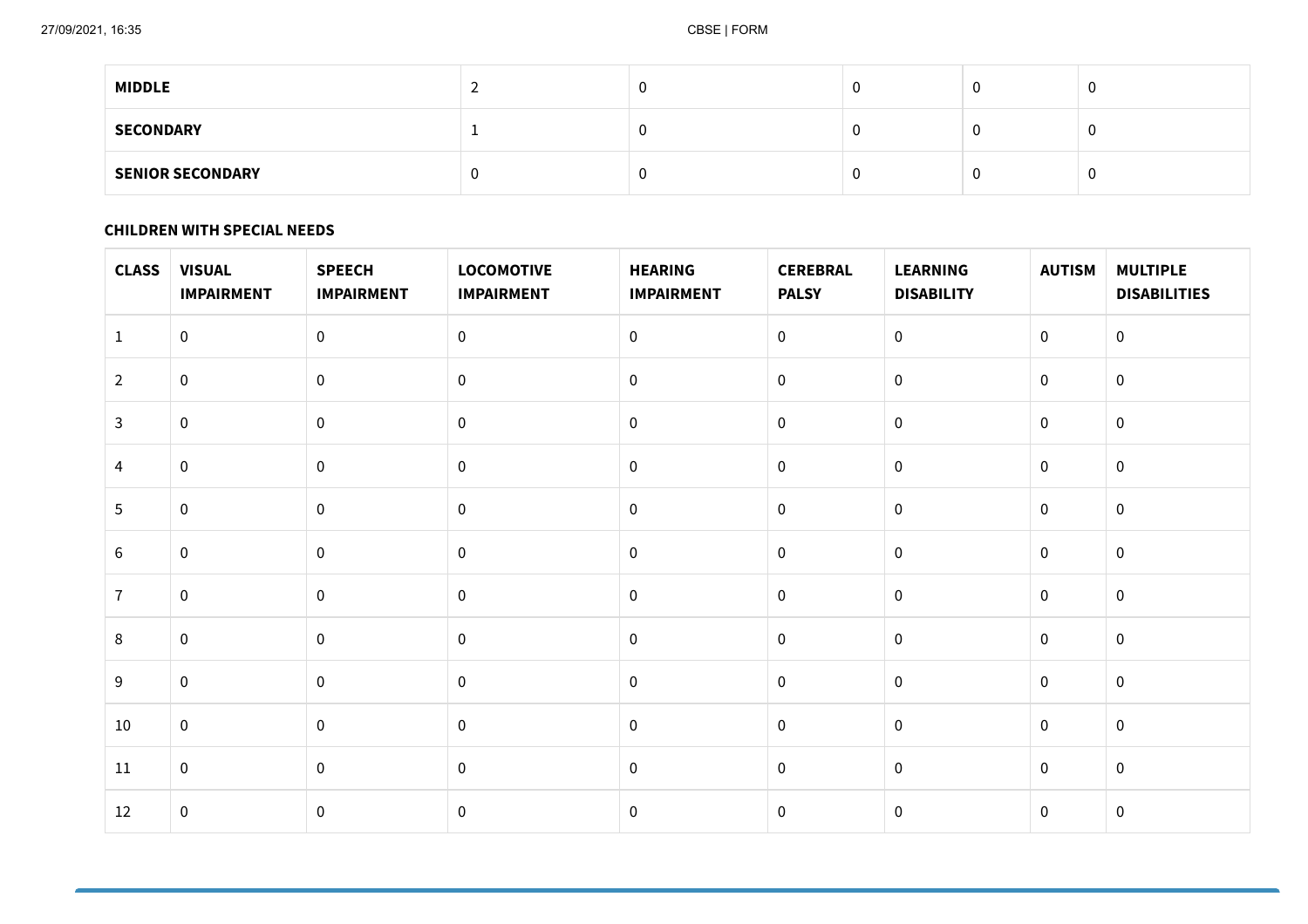| MID DAY MEAL INFORMATION (Only for Government and Aided Schools) | -61333--P S P A VIDYA MANDIR BULANDSHAHAR UP            |  |
|------------------------------------------------------------------|---------------------------------------------------------|--|
| <b>STATUS OF KITCHEN SHED</b> (If meal prepared in school)       | SOURCE OF MDM(If meal not preparediated to 201) 09/2021 |  |

| <b>SPORTS INFORMATION</b>                                                                                                                                          |                                     | 61333--P S P A VIDYA MANDIR BULANDSHAHAR UP |
|--------------------------------------------------------------------------------------------------------------------------------------------------------------------|-------------------------------------|---------------------------------------------|
| <b>HANDBALL</b><br><b>KHO KHO</b><br><b>ATHLETICS</b><br><b>BASKETBALL</b><br><b>CHESS</b><br><b>SWIMMING</b><br><b>FOOTBALL</b><br><b>JUDO</b><br><b>AEROBICS</b> | Dated : 27/09/2021<br>©TABLE TENNIS | <b>VOLLEYBALL</b>                           |
| <b>GYMNASTICS</b><br>KABADDI<br><b>SHOOTING</b><br><b>BOXING</b><br><b>CRICKET</b><br><b>HOCKEY</b><br><b>TAEKWONDO</b><br><b>BADMINTON</b><br><b>ARCHERY</b>      | <b>TENNIS</b>                       | <b>YOGA</b>                                 |

#### **DOES THE SCHOOL HAVE A MANDATORY SPORTS/GAMES PERIOD FROM CLASS 1 TO 12 EVERY DAY ? YES**

**FACILITY INFORMATION 61333--P <sup>S</sup> <sup>P</sup> <sup>A</sup> VIDYA MANDIR BULANDSHAHAR UP**

**Dated : 27/09/2021**

### **FACILITY PROVIDED TO PRIMARY STUDENTS**

| <b>FACILITY</b>          | <b>GENERAL</b> | <b>SC</b> | <b>ST</b> | <b>OBC</b> | <b>MUSLIM MINORITY</b> |
|--------------------------|----------------|-----------|-----------|------------|------------------------|
| <b>FREE TEXT BOOKS</b>   | 0              |           | 0         | 0          | υ                      |
| <b>FREE UNIFORMS</b>     | 0              | 0         | 0         | 0          | υ                      |
| STATE DEFINED INCENTIVES | 0              |           | 0         | 0          | U                      |

#### **FACILITY PROVIDED TO UPPER PRIMARY STUDENTS**

| <b>FACILITY</b>          | <b>GENERAL</b> | <b>SC</b> | <b>ST</b> | <b>OBC</b> | <b>MUSLIM MINORITY</b> |
|--------------------------|----------------|-----------|-----------|------------|------------------------|
| <b>FREE TEXT BOOKS</b>   | 0              |           | 0         | 0          |                        |
| <b>FREE UNIFORMS</b>     | 0              |           | 0         | 0          | U                      |
| STATE DEFINED INCENTIVES | 0              |           | 0         | 0          | - 0                    |